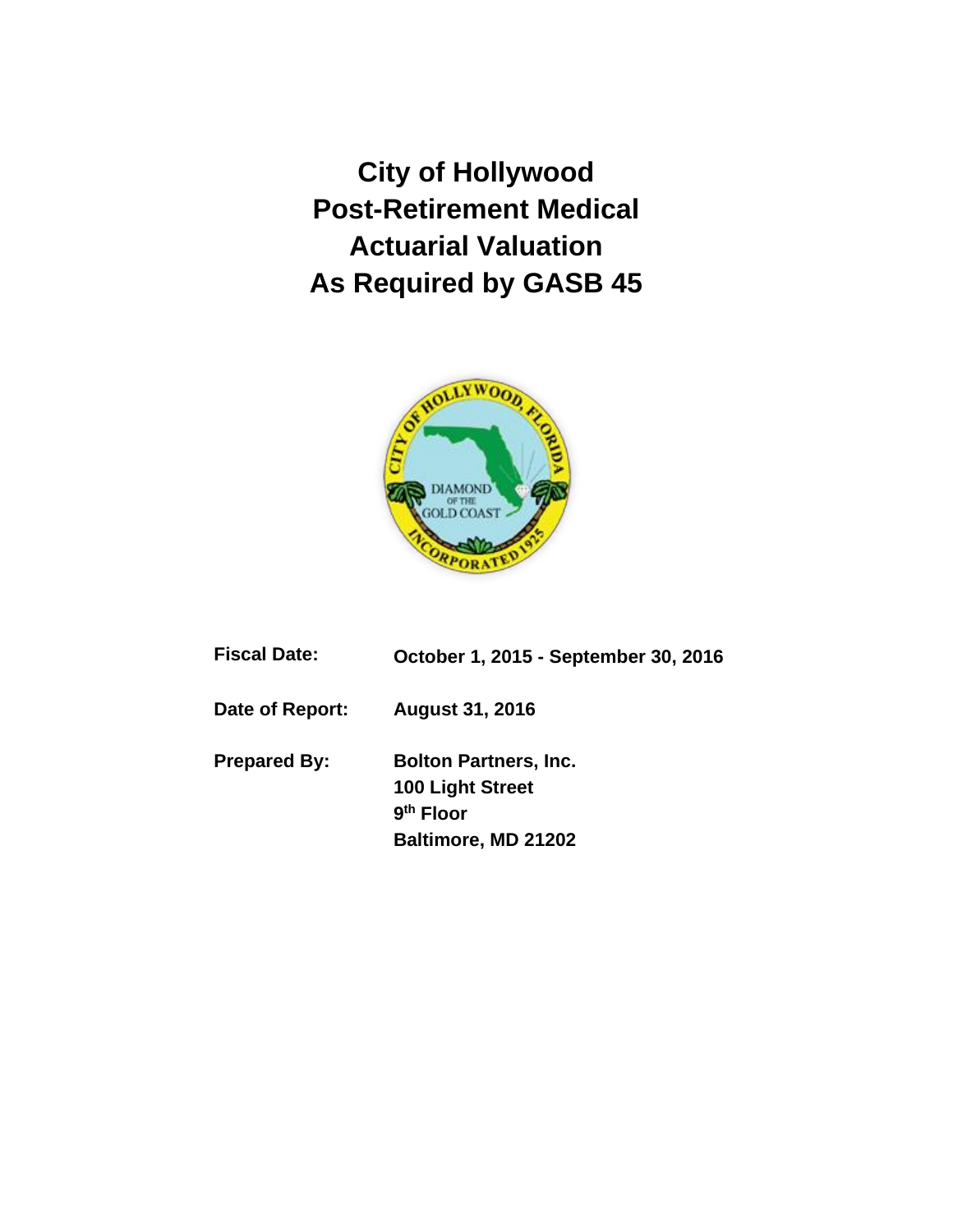

August 31, 2016

Tammie Hechler Director, Human Resources 2600 Hollywood Blvd., Room 119 Hollywood, FL 33022-9045

Dear Tammie:

The following sets forth the October 1, 2015 GASB 45 Annual Expense for the City of Hollywood for the Fiscal Year Ending September 30, 2016. This is the final report under the GASB45 accounting standard. Starting no later than FY2018 the GASB45 accounting standard will be replaced by the GASB75 accounting standard.

The expense has increased from \$29,095,000 in FY2014 to \$43,059,000 in FY2016. This increase is due to higher than anticipated increases in medical costs, a lower discount rate due to persistently lower inflation rates and bond rates, and a more conservative mortality assumption due to a recent Society of Actuaries (SOA) mortality study showing longer life expectancies.

This report has been prepared for the City of Hollywood for the purposes of complying with the GASB45 accounting standard. It is neither intended nor necessarily suitable for other purposes. Bolton Partners is not responsible for the consequences of any other use nor the reliance upon this report by any other party.

In general Post Retirement medical valuations are based on an assumption for post-retirement medical increases. If medical costs increase at a rate greater than our assumption there could be a dramatic increase in the cost. The report shows the impact of 1 percent (over all years) increase in the medical trend assumption. Future actuarial measurements may differ significantly from the current measurements presented in this report, due to such factors as the following: plan experience differing from that anticipated by the economic or demographic assumptions; changes in economic or demographic assumptions; increases or decreases expected as part of the natural operation of the methodology used for these measurements (such as the end of an amortization period or additional cost or contribution requirements based on the plan's funded status); and changes in plan provisions, applicable law or accounting rules.

The report is based on January 1, 2016 census data. The census data was submitted by the City as well as premiums for fiscal year 2016. We have not performed an audit on the data and have relied on this information for purposes of preparing this report.

The actuarial methods and assumptions used in this report comply with GASB 45 and the actuarial standards of practice promulgated by the Actuarial Standards Board.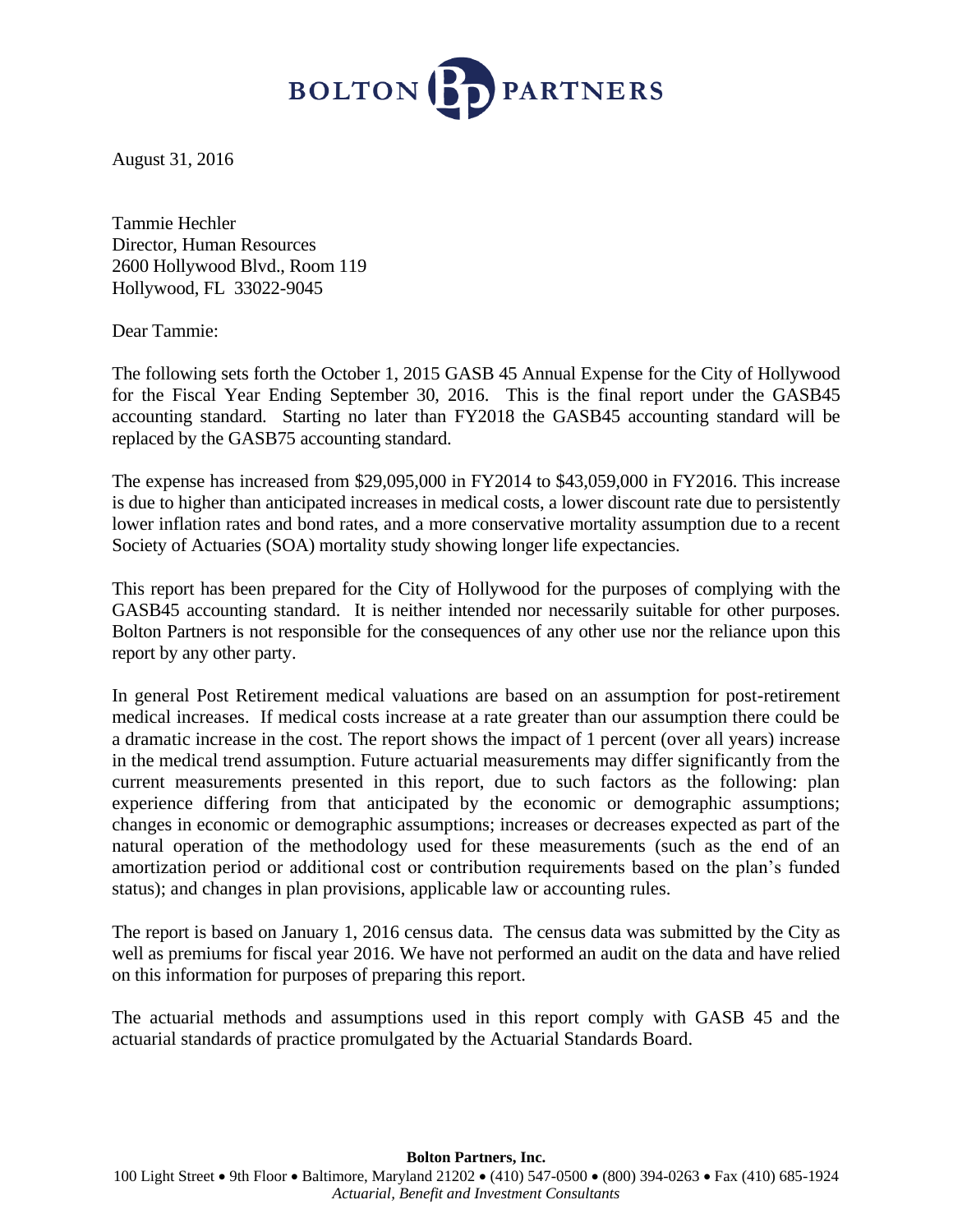Ms. Tammie Hechler August 31, 2016 Page Two

Bolton Partners is completely independent of the City of Hollywood, its programs, activities, or any of its officers or key personnel. We and anyone closely associated with us does not have any relationship which would impair our independence on this assignment.

Kevin Binder is a Member of the American Academy of Actuaries and meets the Qualification Standards of the American Academy of Actuaries to render the actuarial opinion contained in this report.

Respectfully submitted,

 $4728$ 

Kevin Binder, F.S.A., M.A.A.A. Carolyn Bourg Consultant Consultant (443) 573-3906 (443) 703-2519 [KBinder@BoltonPartners.com](mailto:KBinder@BoltonPartners.com) [CBourg@BoltonPartners.com](mailto:CBourg@BoltonPartners.com)

Cardyn Jay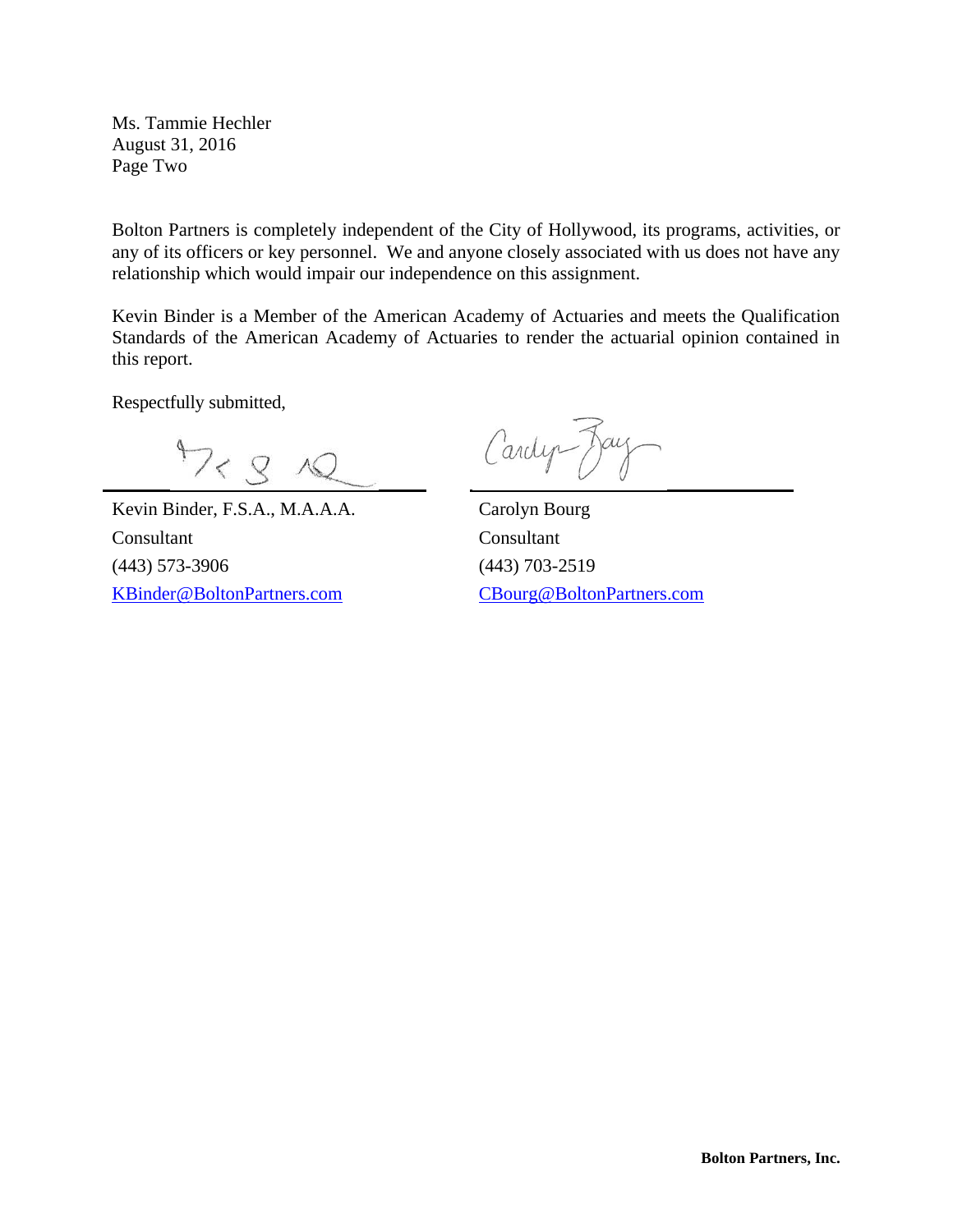# **Table of Contents**

| $\mathbf{1}$ . |  |
|----------------|--|
|                |  |
|                |  |
|                |  |
|                |  |
|                |  |
|                |  |
|                |  |
|                |  |
|                |  |
|                |  |
|                |  |
|                |  |
|                |  |
|                |  |
|                |  |
|                |  |
|                |  |
| 2.             |  |
|                |  |
| 3.             |  |
|                |  |
|                |  |
|                |  |
|                |  |
|                |  |
|                |  |
| $\mathbf{4}$ . |  |
|                |  |
|                |  |
|                |  |
|                |  |
|                |  |
| 5.             |  |
|                |  |
|                |  |
|                |  |
|                |  |
|                |  |
|                |  |
|                |  |
|                |  |
|                |  |
|                |  |
|                |  |
|                |  |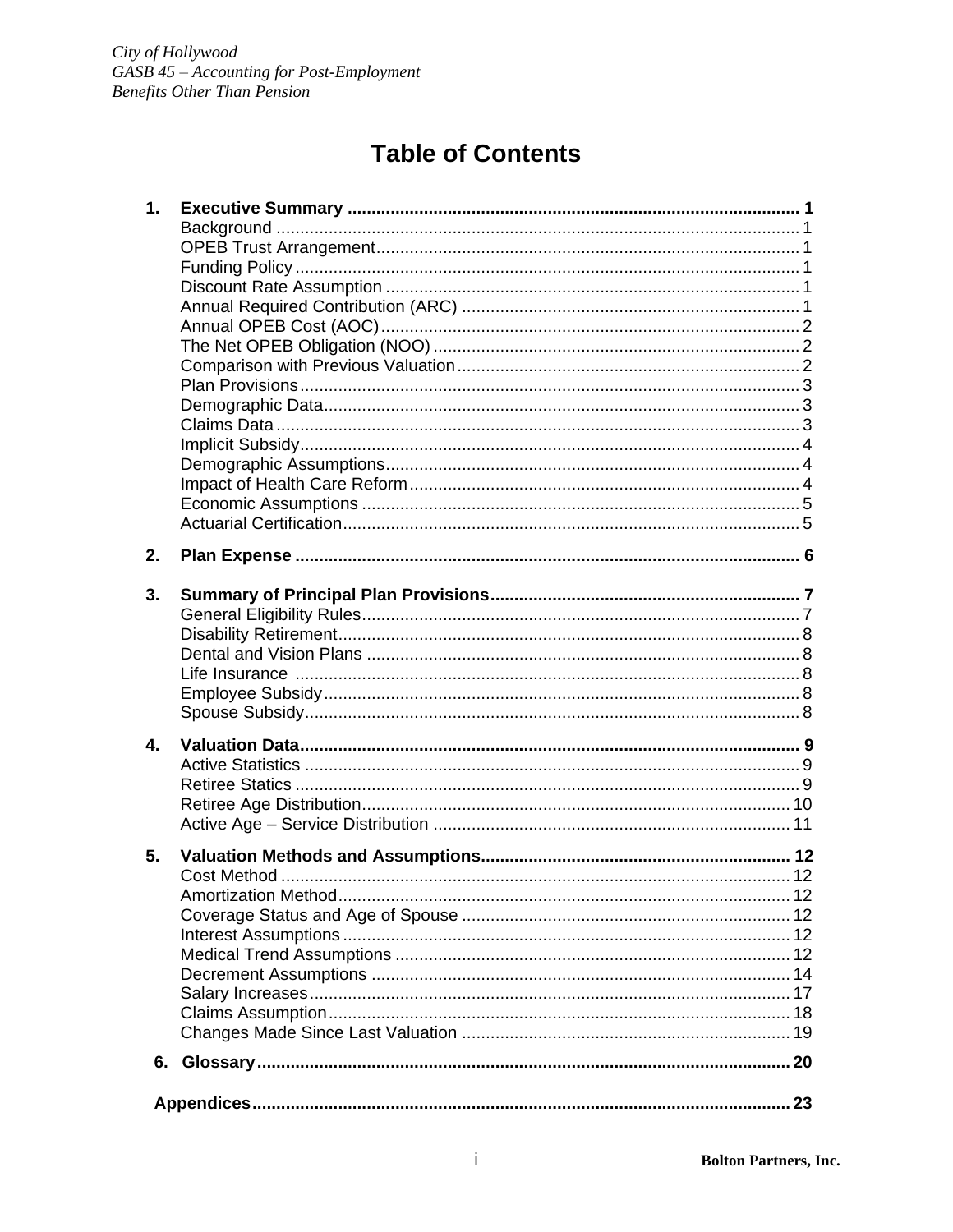# **1. Executive Summary**

## **Background**

In June 2004 the Government Accounting Standards Board (GASB) released Statement 45 which revised the GAAP accounting standards for post-employment benefits other than pensions (OPEB). This standard will be applied to post employment medical benefits that are provided to The City of Hollywood retirees. Prior to the standard these benefits were accounted for on a pay as you go basis. This standard requires that these benefits be accounted for on an accrual basis.

This report determines the expense under the standard for the City of Hollywood for FYE 2016.

### **OPEB Trust Arrangement**

The City has not set up a trust to prefund benefits. They will pay benefits on a pay-as-you-go basis.

## **Funding Policy**

It is our understanding that the City of Hollywood will not make a contribution to the trust in FYE 2016.

### **Discount Rate Assumption**

The discount rate used to determine the liabilities under GASB 45 depends upon the City's funding policy. The discount rate assumption for governments (like the City of Hollywood) that do not establish an irrevocable trust to prefund benefits is the long term expected rate of return on internal government funds.

The discount rate assumption for disclosure purposes for FYE 2016 has been reduced from 4.00% to 3.50% to better reflect the current financial environment.

## **Annual Required Contribution (ARC)**

The City of Hollywood's ARC is shown in Section 2. The ARC for the FYE September 30, 2016 is \$45,797,000. The ARC is equal to cost of the accrual (the normal cost) plus an amortization payment towards the unfunded liability. There is no requirement to pay the ARC, it is an accounting term. The actual pay as you go cost for OPEB benefits during the same period is estimated to be \$12,577,000.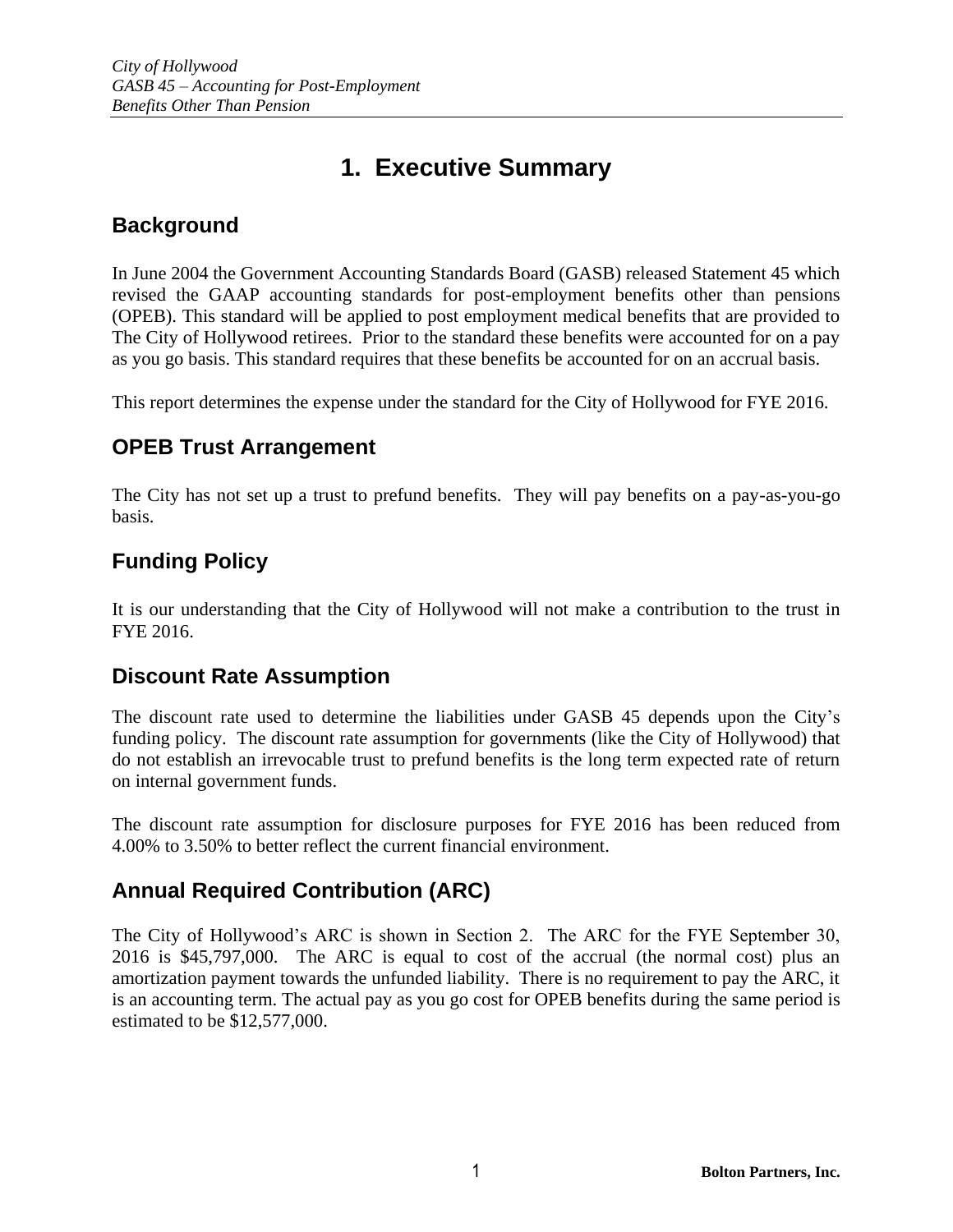# **Annual OPEB Cost (AOC)**

If there is a Net OPEB Obligation (NOO) as of the beginning of the Fiscal Year, the ARC is adjusted by adding interest on the NOO and subtracting the amortized amount of the NOO. The adjusted ARC is called the Annual OPEB Cost (AOC). The City of Hollywood's AOC is shown in Section 2. The AOC for the FYE September 30, 2016 is \$43,059,000.

## **The Net OPEB Obligation (NOO)**

The Net OPEB Obligation (NOO) is the cumulative difference between the AOC and payments made for OPEB benefits (to a trust or directly to participants). This amount is a liability on the statement of net financial position. Because the FYE 2015 expense exceeded benefit payments to participants there is a NOO. We estimate that the NOO will increase to \$194,344,543 as of September 30, 2016.

## **Comparison with Previous Valuation**

The disclosure expense has increased from \$29,095,000 for FYE 2014 to \$43,059,000 for FYE 2016. The expense increased primarily due to the change in claims, the mortality assumption, and decreased discount rate. There were also experience gains and changes to the demographic assumptions that reduced the expense.

| The following table compares the data and reconciles the expense. |                 |  |  |
|-------------------------------------------------------------------|-----------------|--|--|
| <b>Comparison of Current and Previous Valuations</b>              |                 |  |  |
| <b>Reconciliation of Expense (AOC)</b>                            |                 |  |  |
| <b>FYE 2014 AOC</b>                                               | \$29,095,000    |  |  |
| Expected Increase from FYE 2014 to FYE 2016                       | 3,199,000       |  |  |
| Demographic Experience                                            | 238,000         |  |  |
| Claims Experience                                                 | 2,615,000<br>\$ |  |  |
| <b>Change in Mortality Assumption</b>                             | 4,845,000<br>S  |  |  |
| Change in Discount Rate                                           | 3,067,000       |  |  |
| <b>FYE 2016 AOC</b>                                               | \$43,059,000    |  |  |

The following table compares the data and reconciles the expense.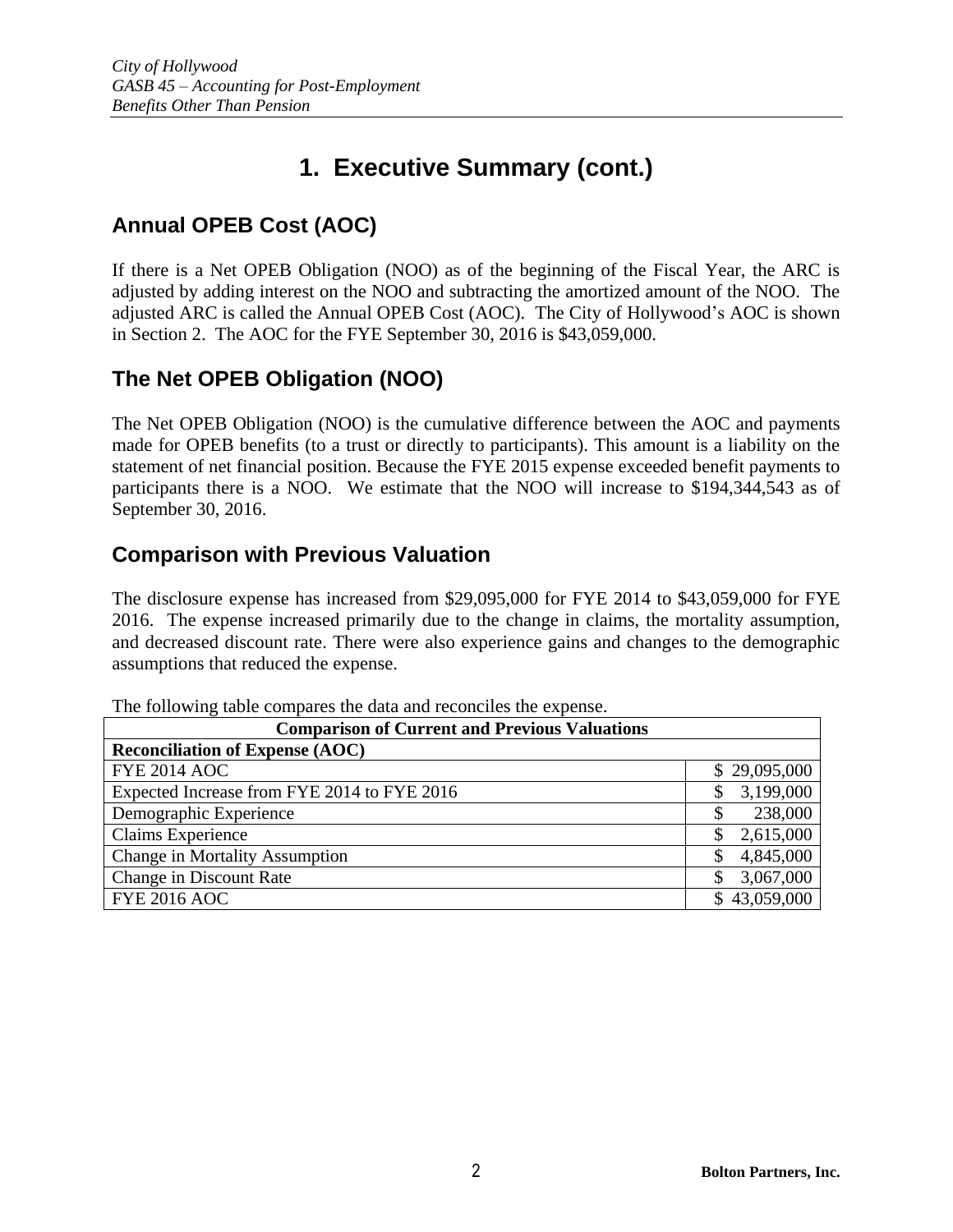## **Plan Provisions**

Certain Other Post-Employment Benefits (OPEB) are available to all employees retiring from the City under the provisions of Disability, Early or Normal Retirement, as described in Section 3. The OPEB benefits include lifetime access to coverage for the retiree and dependents under the Medical and Prescription Plans as well as participation in the Dental, Vision, and Group Life insurance plans sponsored by the City for employees.

Eligible retirees may choose the same Medical Plan available to active employees of the City. Dependents of retirees may be covered at the retiree's option the same as dependents of active employees. Prescription Drug coverage is automatically extended to retirees and their dependents who continue coverage under the Medical Plan. Covered retirees and their dependents are subject to all the same Medical and Prescription benefits and rules for coverage as are active employees. Retirees and their dependents age 65 and over are required to enroll in Medicare Part B in order to remain covered under the program. The plan pays as secondary for claims otherwise covered under Medicare.

Deferred retirements are not allowed to elect coverage at the time of retirement.

## **Demographic Data**

Demographic data as of January 1, 2016 was provided by the City of Hollywood. This data included current medical coverage for current employees and retirees.

Because the census data is less than 24 months before the first day of fiscal year 2016, it can be relied on to comply with GASB 45 for FYE 2016.

Although we have not audited this data we have no reason to believe that it is inaccurate.

## **Claims Data**

We received paid claims and enrollment from  $1/1/2014$  to  $12/31/2015$  for active employees and Retirees. The City provided monthly premium Equivalent rates effective January 1, 2016. The City also provided us with the current Administrative Services Only (ASO) Fees and Stop-loss rates.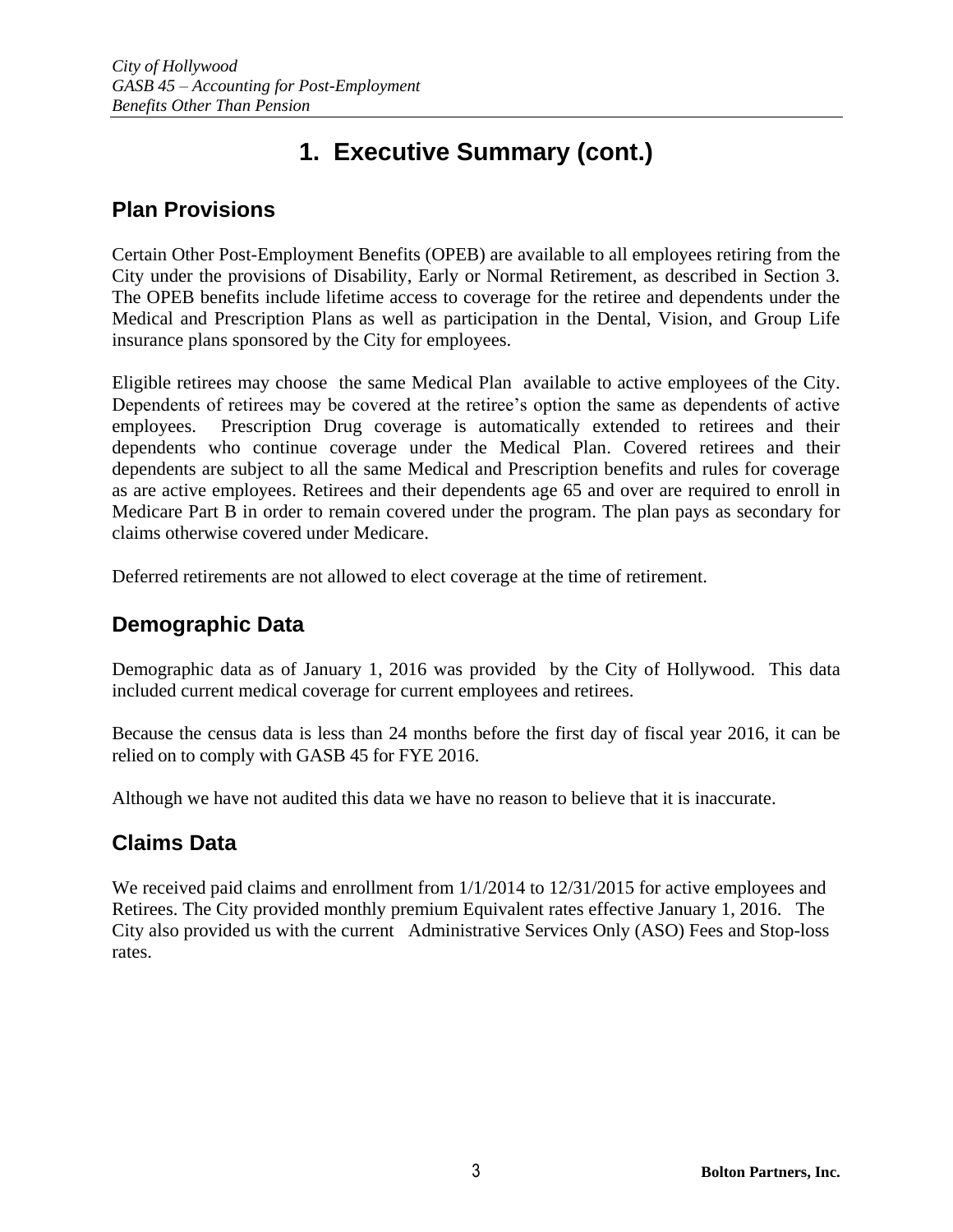## **Implicit Subsidy**

The published insurance rates for persons prior to Medicare eligibility are based primarily on the healthcare usage of active employees. Since retirees use healthcare at a rate much higher than employees, using these blended rates creates an implicit subsidy for the retiree group. GASB 45 requires that the claims assumption we use for this valuation be based on the actual per-capita retiree cost. The difference between the actual usage of healthcare by retirees and the assumption built into the published rates is identified as the implicit subsidy amount. The impact on rates can be seen in Section 5. The liabilities could be reduced by publishing rates for retirees prior to Medicare eligibility that more closely reflect the true cost of healthcare for each group.

## **Demographic Assumptions**

Demographic assumptions mirror those used for the pension plan with the exception of the morality assumption. Mortality has been updated to be RP-2014 White Collar Morality with Scale MP-2014 for General employees and RP-2014 Blue Collar Morality with Scale MP-2014 for Police and Fire.

Section 5 details the assumptions for electing coverage.

## **Impact of Health Care Reform**

We have adjusted the medical care trend due to the projected impact of the "Cadillac Tax". The Cadillac Tax is one of the provisions of the Affordable Care Act (ACA) of 2010. The Cadillac Tax provision is effective in 2018. The Cadillac Tax only applies to plans that cost \$10,200 or more for an individual or \$27,500 per family. There will be a 40 percent excise tax for expenditures over these thresholds. The cost thresholds are indexed by general inflation each year after 2018. Because medical trends are projected to be higher than general inflation we would expect the percentage of the premium that is subject to the premium tax to increase over time.

There are other provisions of the ACA that could impact future costs. Some of the provisions (for example risk adjustment charges for plans that cover healthier populations) could increase costs, while others (for example, less uninsured care costs might be passed on to those with insurance) may reduce costs over time. Because the impact of these provisions is unclear at this time, we have made no other adjustments to the medical care trend.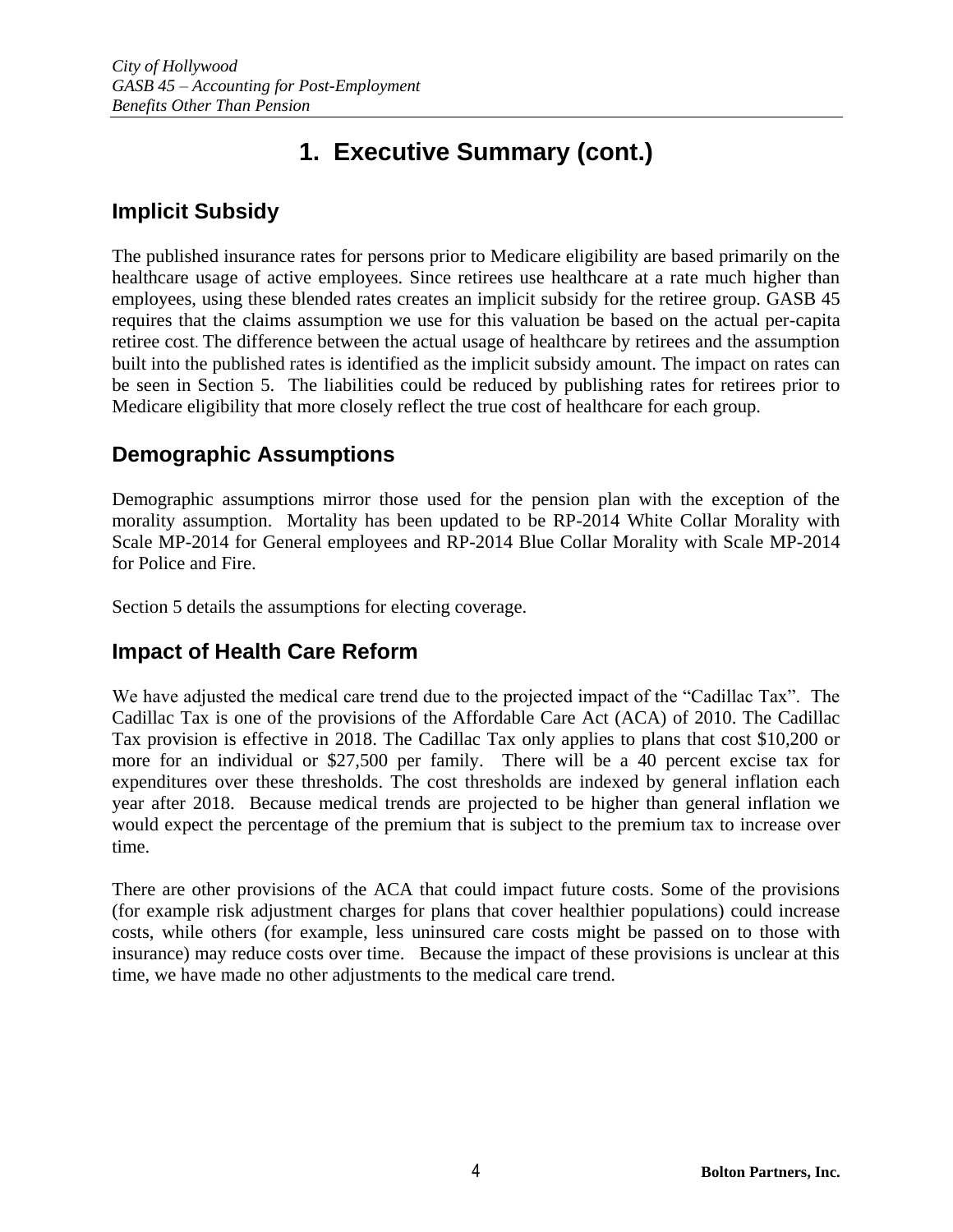## **Economic Assumptions**

The discount rate is 3.50%.

The medical trend assumption is based on a model developed using the Society of Actuaries (SOA) Long-Run Medical Cost Trend Model baseline assumptions. The SOA Model was released in December 2007 and updated in September 2014. The following baseline assumptions were used as input variables into this model:

| Rate of Inflation                               | 2.4%  |
|-------------------------------------------------|-------|
| Rate of Growth in Real Income / GDP per capita  | 1.5%  |
| Extra Trend due to Technology and other factors | 1.0%  |
| Health Share of GDP Resistance Point            | 25.0% |
| Year for Limiting Cost Growth to GDP Growth     | 2075  |

The medical trend was increased to reflect the impact of the Cadillac Tax, for this purposed general inflation was assumed to be 2.75 percent per annum.

Payroll is assumed to increase at 3.0% per annum. This assumption is used to determine the level percentage of payroll amortization factor.

## **Actuarial Certification**

In preparing the valuation we relied on demographic and premiums provided by the City of Hollywood. We reviewed the data for reasonableness, but did not audit the data. The actuarial methods and assumptions used in this report comply with GASB 45 and the actuarial standards of practice promulgated by the Actuarial Standards Board.

Future medical care cost increase rates are unpredictable and could be volatile. They will depend upon the economy, future health care delivery systems and emerging technologies. The trend rate selected is based on an economic model developed by a health care economist for the Society of Actuaries. Future medical trend increases could vary significantly from the model. Model inputs will be updated periodically based on the best estimate of the economy at that time. Small changes in the model inputs can results in actuarial losses or gains of 5 to 15 percent of liabilities.

Kevin Binder is a Member of the American Academy of Actuaries and meets the Qualification Standards of the American Academy of Actuaries to render the actuarial opinion contained in this report.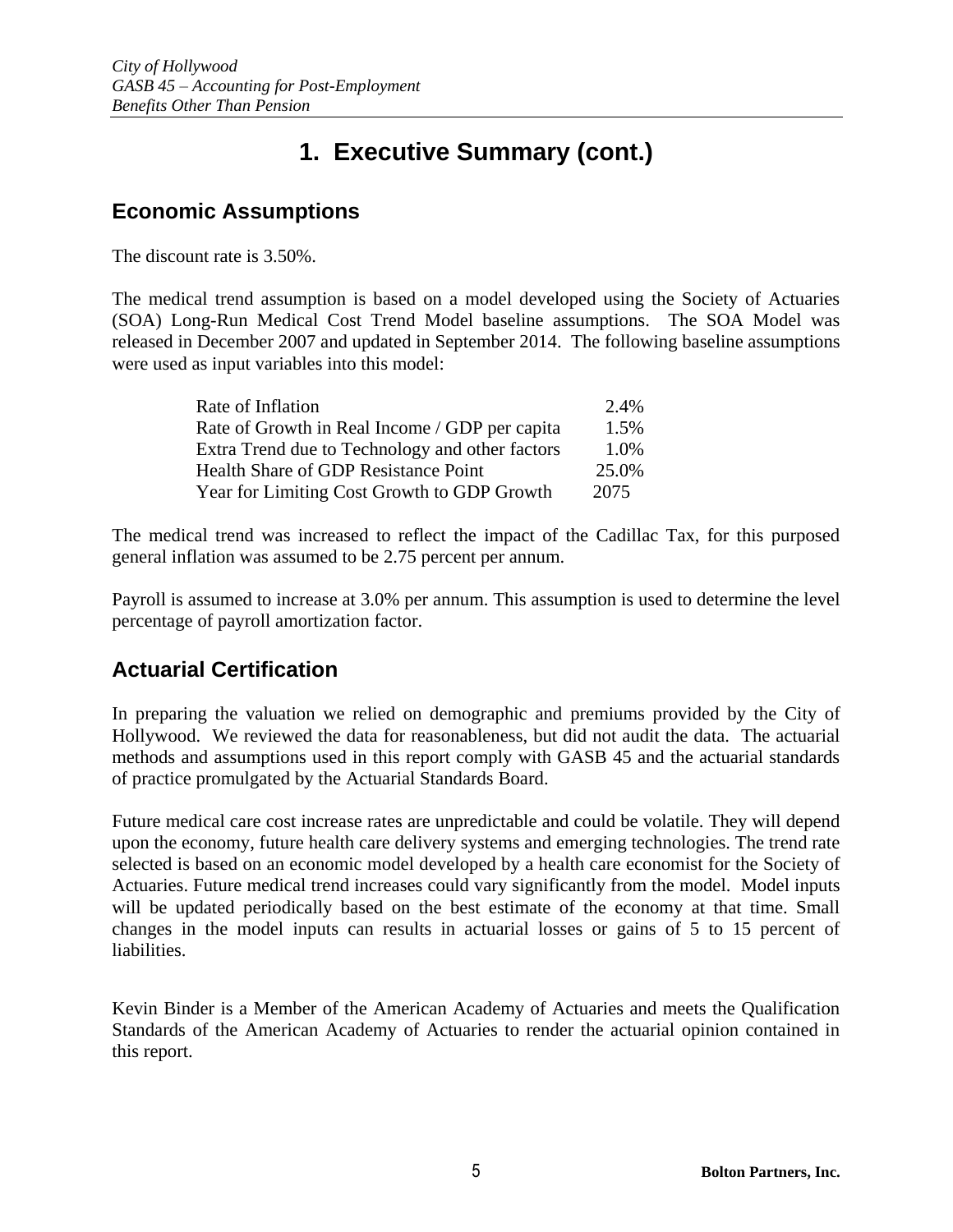# **2. Plan Expense**

## **Expense FYE 2016**

Below is a summary of the calculation of the Plan's Expense under the current provisions as of October 1, 2015.

|     |                      |                                                                                   | <b>General</b> | <b>Police</b> | <b>Fire</b>  | <b>Total</b>  |
|-----|----------------------|-----------------------------------------------------------------------------------|----------------|---------------|--------------|---------------|
| (1) | <b>Interest Rate</b> |                                                                                   | 3.50%          | 3.50%         | 3.50%        | 3.50%         |
| (2) |                      | <b>Accrued Liability</b>                                                          |                |               |              |               |
|     |                      | (a) Actives                                                                       | \$102,376,000  | \$48,548,000  | \$30,788,000 | \$181,712,000 |
|     | (b)                  | Retirees                                                                          | \$240,212,000  | \$95,200,000  | \$55,183,000 | \$390,595,000 |
|     | (c)                  | Total $(a + b)$                                                                   | \$342,588,000  | \$143,748,000 | \$85,971,000 | \$572,307,000 |
|     | (3) Assets           |                                                                                   | \$0            | \$0           | \$0          | \$0           |
| (4) |                      | Amortization of Unfunded Accrued Liability                                        |                |               |              |               |
|     | (a)                  | <b>Unfunded Accrued Liability</b>                                                 | \$342,588,000  | \$143,748,000 | \$85,971,000 | \$572,307,000 |
|     | (b)                  | <b>Amortization Period</b>                                                        | 21             | 21            | 21           | 21            |
|     | (c)                  | <b>Amortization Factor</b>                                                        | 19.34          | 19.34         | 19.34        | 19.34         |
|     | (d)                  | Amortization Amount (a / c)                                                       | \$17,715,000   | \$7,433,000   | \$4,445,000  | \$29,593,000  |
| (5) |                      | Annual Required Contribution of Employer<br>$(ARC) -$<br>As of End of Fiscal Year |                |               |              |               |
|     | (a)                  | Normal Cost                                                                       | \$8,993,000    | \$4,563,000   | \$2,648,000  | \$16,204,000  |
|     | (b)                  | Amortization of Unfunded Accrued Liability                                        | \$17,715,000   | \$7,433,000   | \$4,445,000  | \$29,593,000  |
|     | (c)                  | Total ARC $(a + b)$                                                               | \$26,708,000   | \$11,996,000  | \$7,093,000  | \$45,797,000  |
| (6) |                      | Annual OPEB Cost (AOC)                                                            |                |               |              |               |
|     | (a)                  | <b>ARC</b>                                                                        | \$26,708,000   | \$11,996,000  | \$7,093,000  | \$45,797,000  |
|     | (b)                  | Less NOO Amortization                                                             | \$4,321,000    | \$2,027,000   | \$2,125,000  | \$8,473,000   |
|     | (c)                  | Plus Interest on NOO                                                              | \$2,925,000    | \$1,372,000   | \$1,438,000  | \$5,735,000   |
|     | (d)                  | Total Cost $(a - b + c)$                                                          | \$25,312,000   | \$11,341,000  | \$6,406,000  | \$43,059,000  |
| (7) |                      | 1% Sensitivity ARC                                                                | \$26,827,000   | \$12,146,000  | \$7,247,000  | \$46,220,000  |
| (8) |                      | Net OPEB Obligation (NOO)                                                         |                |               |              |               |
|     | (a)                  | Beginning of Year NOO                                                             | \$83,557,715   | \$39,208,659  | \$25,465,170 | \$163,862,543 |
|     | (b)                  | <b>Current AOC</b>                                                                | \$25,312,000   | \$11,341,000  | \$6,406,000  | \$43,059,000  |
|     | (c)                  | <b>Expected Pay-go Benefits</b>                                                   | \$8,300,000    | \$2,824,000   | \$1,454,000  | \$12,578,000  |
|     | (d)                  | <b>Expected Trust Contribution</b>                                                | \$0            | \$0           | \$0          | \$0           |
|     | (e)                  | Projected End of Year NOO $(a + b - c - d)$                                       | \$100,569,715  | \$47,725,659  | \$30,417,170 | \$194,343,543 |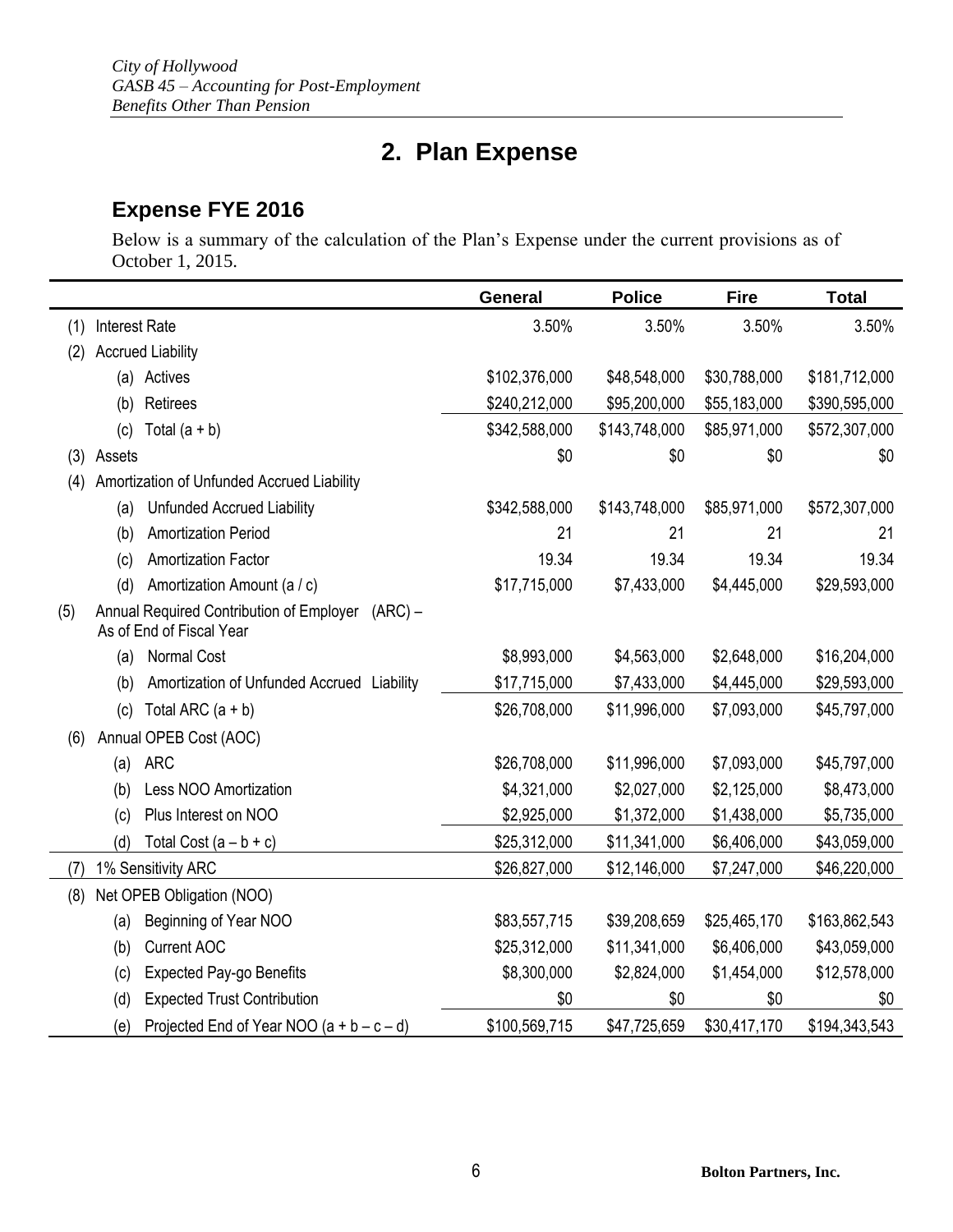# **3. Summary of Principal Plan Provisions**

## **General Eligibility Rules**

Participants must meet the eligibility of the City of Hollywood Pension plans which are:

### *Less than 10 Years of Service as of September 30, 2011*

*General Class –earlier of*

- Age 65 with 7 years of Credited Service
- Age 62 with 25 years of Credited Service
- Age 60 with 30 years of Credited Service

### *Police – earlier of*

- Age 55 with 10 years of Credited Service
- Age 52 with 25 years of Credited Service

### *Firefighters – earlier of*

- Age 55 with 10 years of Credited Service
- Age 52 with 25 years of Credited Service

### *More than 10 Years of Service as of September 30, 2011*

### *General Class –earlier of*

- Age 55 with 5 years of Credited Service,
- 25 years of Credited Service regardless of age

### *Police – earlier of*

- Age 50 regardless of years of Credited Service
- 22 years of Credited Service regardless of age

### *Firefighters – earlier of*

- Age 50 with 10 years of Credited Service
- 23 years of Credited Service regardless of age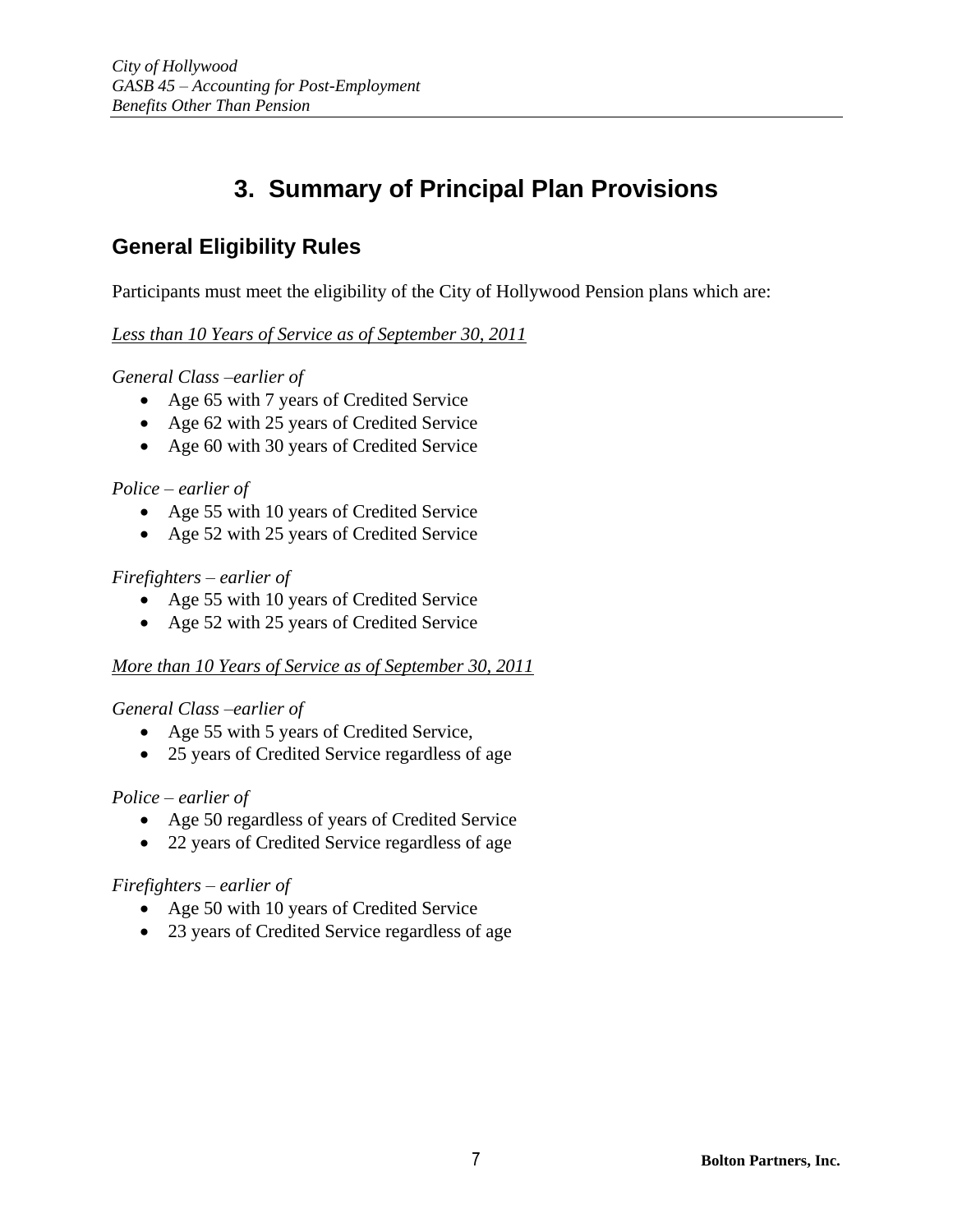# **3. Summary of Principal Plan Provisions (cont.)**

## **Disability Retirement**

Members eligible for regular disability retirement are subject to premium payments the same as all regular retirees. An exception is made for disability that is sustained in the line of duty. Premiums for these employees, their spouses and any dependent children will be fully paid for by the City. There are no eligibility requirements for in line of duty disability.

### **Dental and Vision Plans**

Dental and Vision benefits for retirees and their dependents are fully paid by the retiree, as they are for employees and their dependents. Consequently, these benefits are not considered as other post-employment benefits for the purposes of GASB Statement No. 45.

### **Life Insurance**

Retirees pay the full cost of life insurance and consequently life insurance benefits are not considered as other post-employment benefits for the purposes of GASB Statement No. 45

## **Employee Subsidy**

The City of Hollywood pays full premium for individuals retiring from the General Class and Police. Fire Fighters pay the employee rate at the time of retirement with no increases in the future.

## **Spouse Subsidy**

Spouses and dependents are allowed access to the plan however must pay the full premium. An exception is made for spouses and dependents of Executive Management as well as retirees who become disabled in the line of duty. For those spouses and dependents, the City will pay the full premium.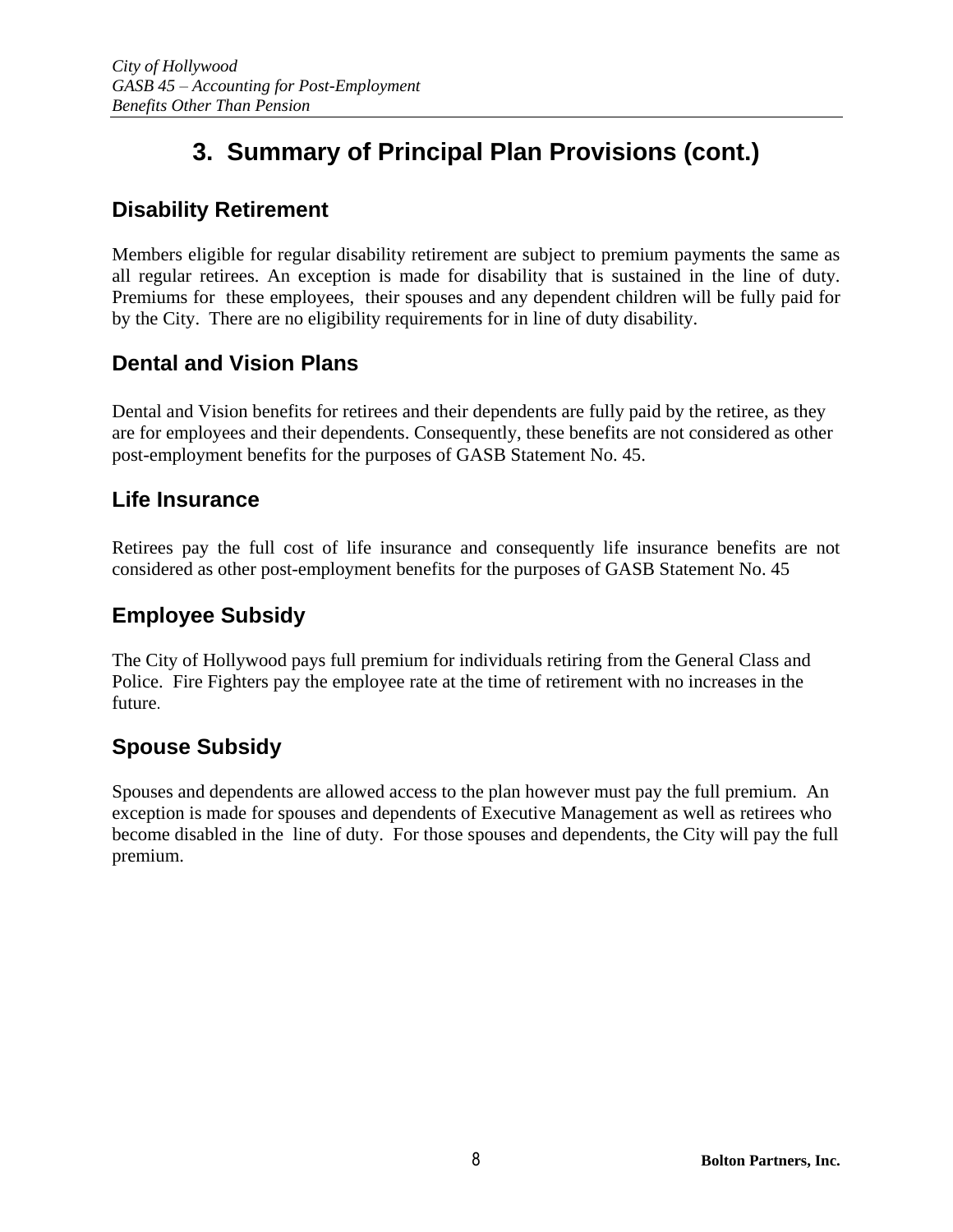# **4. Valuation Data**

## **Active and Retirees Statistics**

The following table summarizes the counts, ages and service as of January 1, 2016.

|     |                                    | <b>General</b> | <b>Police</b> | <b>Firefighters</b> | <b>Total</b> |
|-----|------------------------------------|----------------|---------------|---------------------|--------------|
| (1) | Number of Participants             |                |               |                     |              |
|     | <b>Active Employees</b><br>(a)     | 771            | 268           | 187                 | 1,226        |
|     | (b)<br>Drop Participants           | 14             | 44            | 20                  | 78           |
|     | (c)<br>Retirees (Pre-Medicare)     | 318            | 183           | 109                 | 610          |
|     | (d)<br>Retirees (Post-Medicare)    | 417            | 94            | 67                  | 578          |
|     | (e)<br>Total                       | 1,520          | 589           | 383                 | 2,492        |
| (2) | <b>Active Statistics</b>           |                |               |                     |              |
|     | Average Age<br>(a)                 | 46.06          | 35.66         | 37.68               | 42.51        |
|     | (b)<br><b>Average Service</b>      | 9.43           | 8.64          | 10.95               | 9.49         |
| (3) | <b>Drop Statistics</b>             |                |               |                     |              |
|     | Average Age<br>(a)                 | 64.26          | 49.92         | 55.19               | 53.85        |
|     | (b)<br>Average Service             | 27.49          | 25.71         | 25.41               | 25.95        |
| (4) | <b>Retiree Statistics</b>          |                |               |                     |              |
|     | Average Age (Pre-Medicare)<br>(a)  | 58.96          | 57.51         | 57.97               | 58.35        |
|     | (b)<br>Average Age (Post-Medicare) | 73.73          | 71.21         | 70.56               | 72.95        |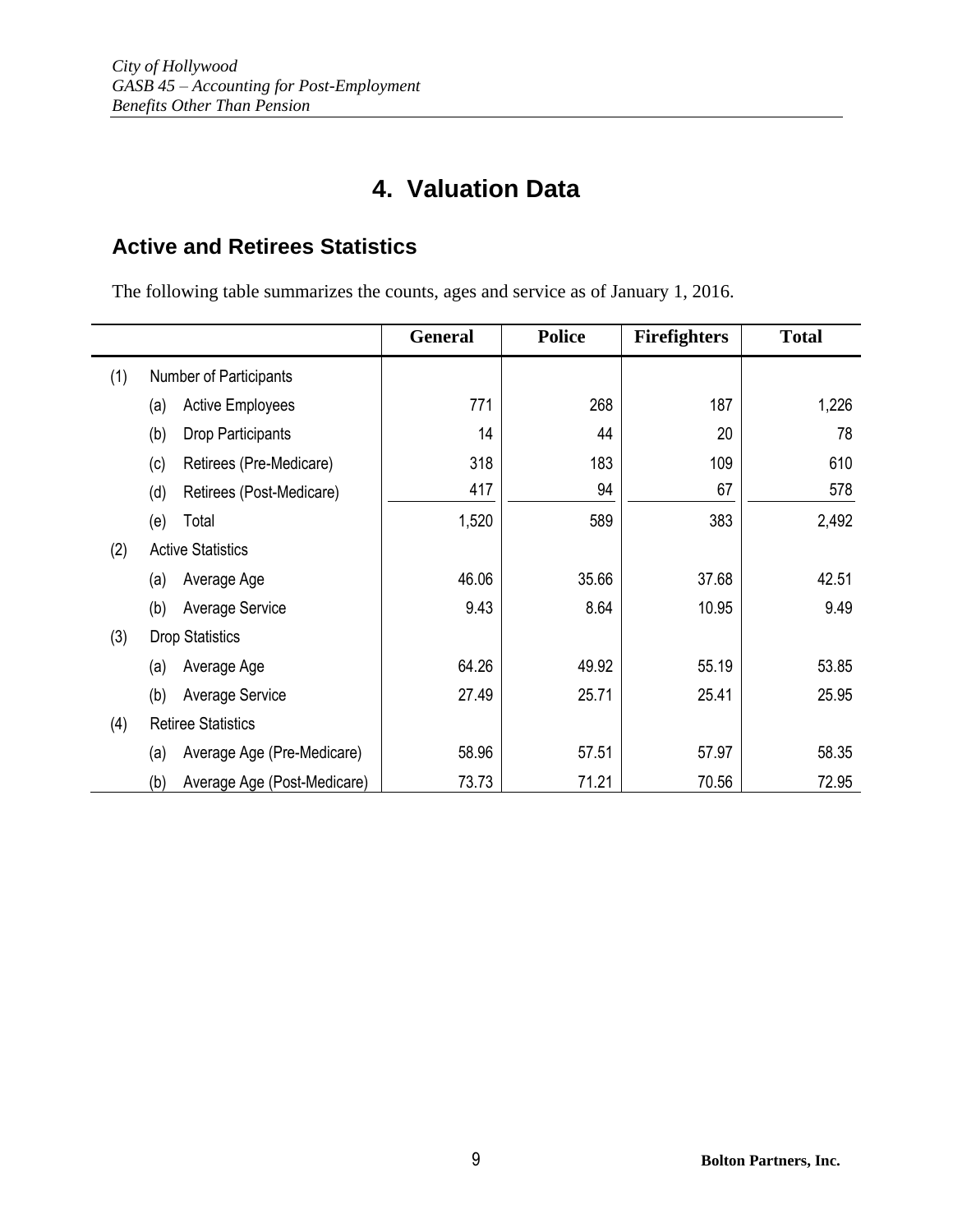# **4. Valuation Data (cont.)**

## **Retirees Coverage**

The following table summarizes the counts of coverage by ages for the current retired employees as of January 1, 2016.

| Age             | Individual | Parent/Child   | Husband/Wife | Family | Total |
|-----------------|------------|----------------|--------------|--------|-------|
| Less Than 55    | 81         | 5              | 19           | 26     | 131   |
| $55 - 60$       | 132        | 9              | 57           | 18     | 216   |
| $60 - 65$       | 176        | $\overline{2}$ | 69           | 16     | 263   |
| $65 - 70$       | 177        | 1              | 62           | 3      | 243   |
| $70 - 75$       | 120        |                | 44           |        | 164   |
| $75 - 80$       | 68         |                | 12           |        | 80    |
| $80 - 85$       | 48         |                | 6            |        | 54    |
| Greater than 85 | 34         |                | 3            |        | 37    |
| Total           | 836        | 17             | 272          | 63     | 1,188 |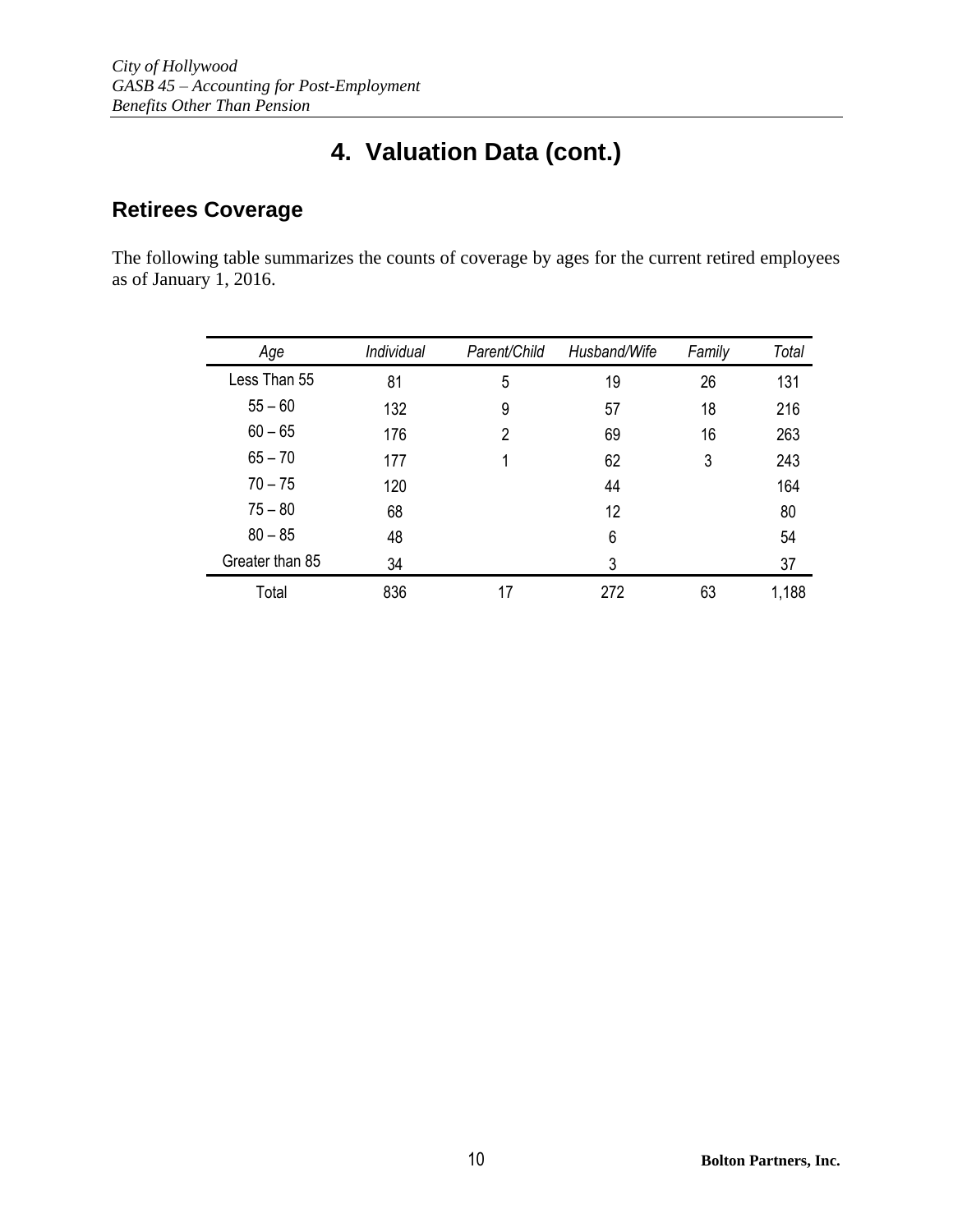# **4. Valuation Data (cont.)**

## **Active Age - Service Distribution**

Shown below is a distribution based on age and service of active participants (including DROP).

|               | Years of Service as of 1/01/2016 |                |                 |             |                |             |                |             |              |
|---------------|----------------------------------|----------------|-----------------|-------------|----------------|-------------|----------------|-------------|--------------|
| Age           | <b>Under 1</b>                   | $01 - 04$      | 05-09           | $10 - 14$   | $15 - 19$      | 20-24       | 25-29          | $30+$       | <b>Total</b> |
| Under 25      | 25                               | 40             | $\mathbf 0$     | $\pmb{0}$   | $\pmb{0}$      | $\pmb{0}$   | $\mathbf 0$    | $\pmb{0}$   | 65           |
| $25 - 29$     | 30                               | 107            | 16              | $\mathbf 0$ | $\pmb{0}$      | $\mathbf 0$ | 0              | $\mathbf 0$ | 153          |
| $30 - 34$     | 16                               | 67             | 43              | 25          | $\overline{2}$ | $\pmb{0}$   | 0              | $\mathbf 0$ | 153          |
| $35 - 39$     | 14                               | 51             | 19              | 46          | 12             | $\pmb{0}$   | $\pmb{0}$      | $\mathbf 0$ | 142          |
| $40 - 44$     | 14                               | 34             | 12              | 48          | 42             | 13          | $\pmb{0}$      | $\mathbf 0$ | 163          |
| $45 - 49$     | 8                                | 33             | 17              | 44          | 50             | 44          | 25             | $\pmb{0}$   | 221          |
| $50 - 54$     | 11                               | 33             | 16              | 22          | 35             | 55          | 37             | 1           | 210          |
| $55 - 59$     | $\overline{7}$                   | 20             | 14              | 15          | 25             | 19          | 22             | 1           | 123          |
| $60 - 64$     | $\overline{4}$                   | $\overline{7}$ | 10 <sup>°</sup> | 13          | 3              | 3           | $\overline{2}$ | 3           | 45           |
| $65 +$        | $\overline{2}$                   | 5              | 6               | 6           | $\overline{2}$ | $6\,$       | 1              | 1           | 29           |
| <b>Totals</b> | 131                              | 397            | 153             | 219         | 171            | 140         | 87             | 6           | 1,304        |

The following table shows averages in total for the above participants.

|          | <b>Averages</b> |
|----------|-----------------|
| Age:     | 43.19           |
| Service: | 10.47           |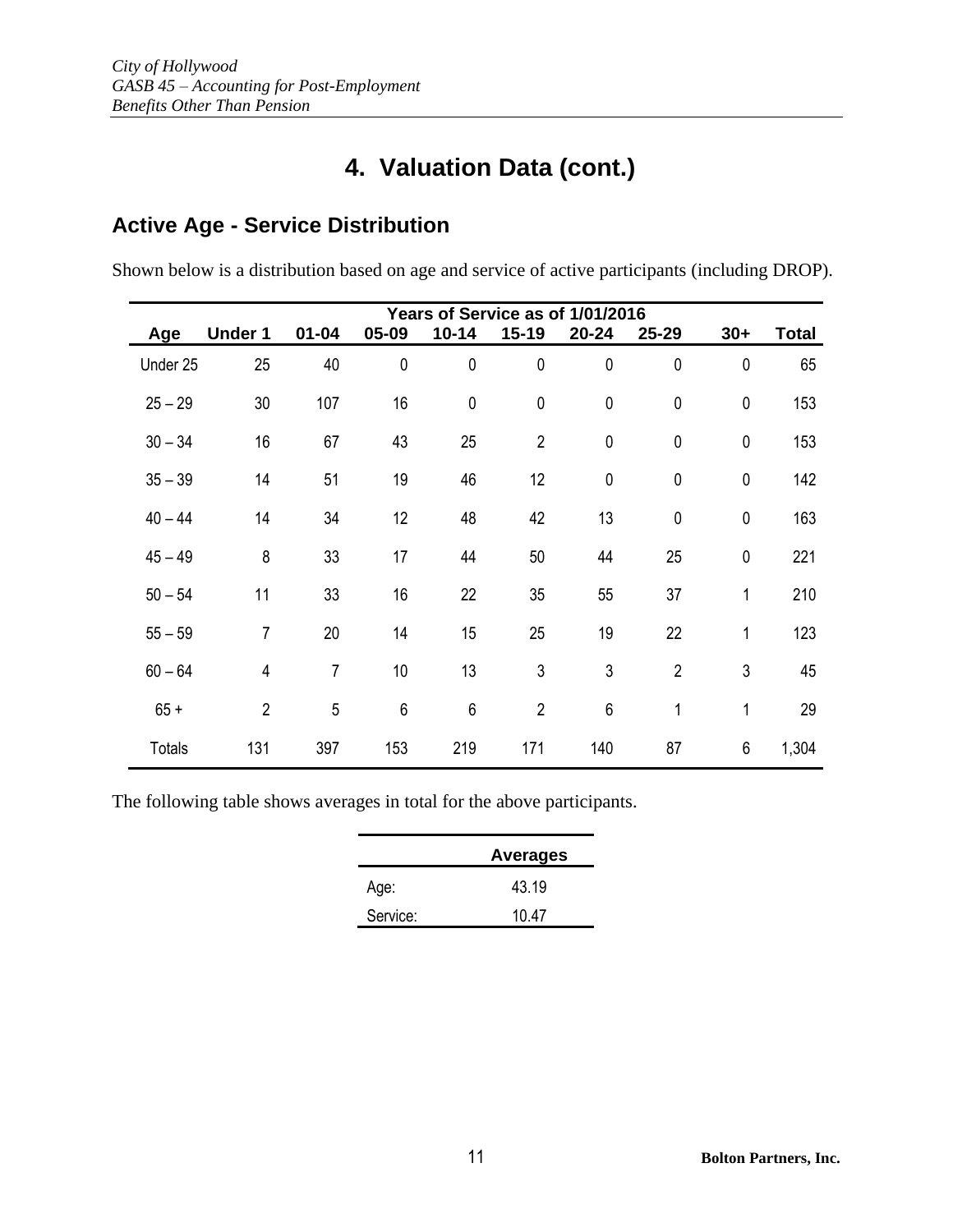# **5. Valuation Methods and Assumptions**

### **Cost Method**

This valuation uses the entry age normal funding method calculated on an individual basis with level percentage of payroll.

### **Amortization Method**

Unfunded liabilities are amortized over a closed 21 year period as a level percentage of payroll for FYE 2016.

### **Coverage Status, Percent Married and Age of Spouse**

For retirees, actual coverage status is used. For actives, it is assumed that 75% of males and 65% of females will have spouses at retirement. 50% of males and 20% of females are assumed to elect spouse coverage at retirement. Females are assumed to be 3 years younger than male spouses.

## **Election**

85% of employees are assumed to elect to participate in the plan upon retirement.

### **Interest Assumptions**

| Discount Rate  | 3.50%    |
|----------------|----------|
| Payroll Growth | $3.00\%$ |

### **Medical Trend Assumption**

The assumption was developed using the SOA long term medical trend model using following baseline assumptions were used as input variables into the model:

| Rate of Inflation                               | 2.4%  |
|-------------------------------------------------|-------|
| Rate of Growth in Real Income / GDP per capita  | 1.5%  |
| Extra Trend due to Technology and other factors | 1.0%  |
| <b>Health Share of GDP Resistance Point</b>     | 25.0% |
| Year for Limiting Cost Growth to GDP Growth     | 2075  |

The medical trend was increased to reflect the impact of the Cadillac Tax. For this purpose general inflation was assumed to be 2.75% per year.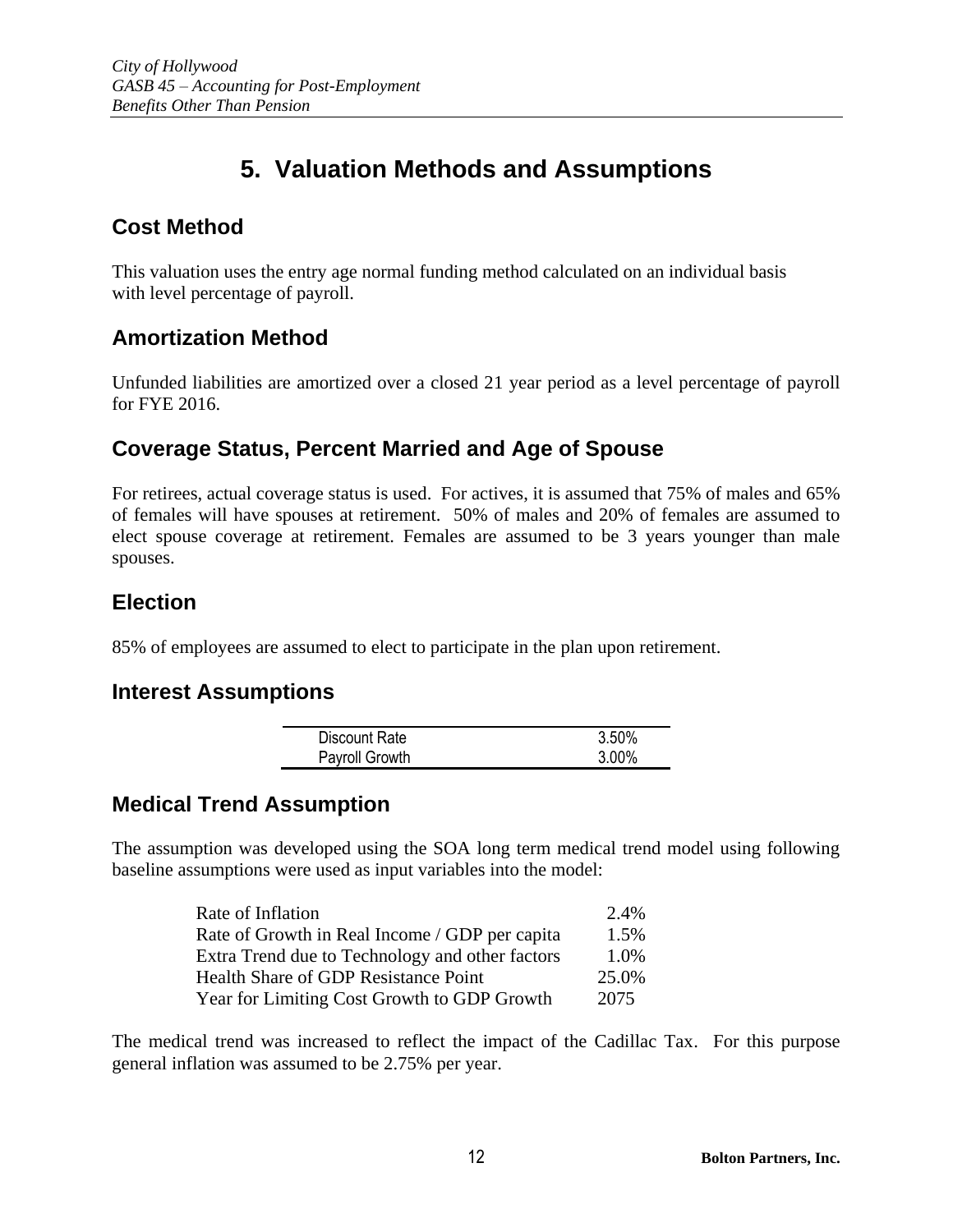# **Medical Trend Assumption (cont.)**

The resulting rates are as follows:

| Year     | Pre      | Post     |
|----------|----------|----------|
|          | Medicare | Medicare |
| 2016     | 4.70%    | 4.70%    |
| 2017     | 5.40%    | 5.40%    |
| 2018     | 5.70%    | 5.70%    |
| 2019     | 5.70%    | 5.70%    |
| 2020     | 5.30%    | 5.30%    |
| 2021     | 5.10%    | 5.10%    |
| 2022     | 5.00%    | 5.00%    |
| 2030     | 5.88%    | 5.00%    |
| 2040     | 5.66%    | 5.00%    |
| 2050     | 5.26%    | 4.80%    |
| 2060     | 4.93%    | 4.60%    |
| 2070     | 4.53%    | 4.30%    |
| Ultimate | 4.00%    | 3.90%    |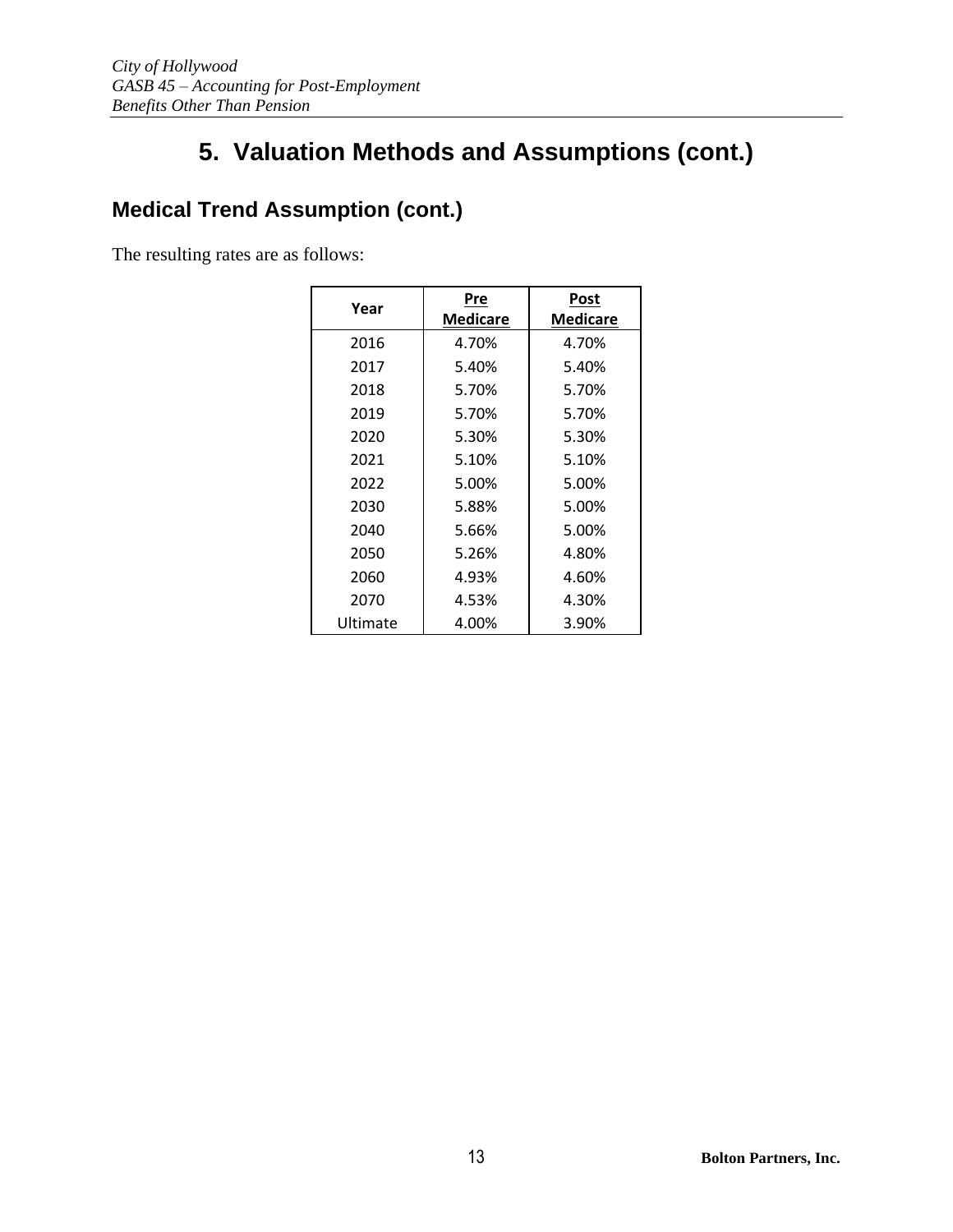### **Decrement Assumptions**

Below is a summary of decrements used in this valuation. Sample Retirement, Disability, and Termination rates are illustrated in the tables below. All rates mirror the October 1, 2013 Pension Valuation for Police, Firefighters and General employees except for mortality.

| <b>Mortality Decrements</b> |                          | <b>Description</b>                                                                          |
|-----------------------------|--------------------------|---------------------------------------------------------------------------------------------|
| (1)                         | General Healthy          | Fully Generational RP 2014 White Collar Table projected from the year 2014<br>using MP 2015 |
| (2)                         | Police and Fire Healthy  | Fully Generational RP 2014 Blue Collar Table projected from the year 2014<br>using MP 2015  |
| (3)                         | <b>General Disabled</b>  | Fully Generational RP 2014 White Collar Table projected from the year 2014<br>using MP 2015 |
| (4)                         | Police and Fire Disabled | Fully Generational RP 2014 Blue Collar Table projected from the year 2014<br>using MP 2015  |

#### **Disability- Service Related**

Sample rates are provided below.

| Age | <b>Fire</b> | General | <b>Police</b> |
|-----|-------------|---------|---------------|
| 20  | 0.03%       | 0.02%   | 0.03%         |
| 25  | 0.05%       | 0.02%   | 0.05%         |
| 30  | 0.07%       | 0.03%   | 0.07%         |
| 35  | 0.10%       | 0.04%   | 0.10%         |
| 40  | 0.14%       | 0.05%   | 0.14%         |
| 45  | 0.26%       | 0.08%   | 0.26%         |
| 50  | 0.44%       | 0.13%   | 0.40%         |

#### **Termination**

Sample rates are provided below.

| Age | <b>Fire / Police</b> | General |
|-----|----------------------|---------|
| 20  | 10.30%               | 12.40%  |
| 25  | 7.30%                | 11.70%  |
| 30  | 4.15%                | 10.50%  |
| 35  | 1.82%                | 8.30%   |
| 40  | 0.99%                | 5.70%   |
| 45  | 0.48%                | 3.50%   |
| 50  | 0.00%                | 1.50%   |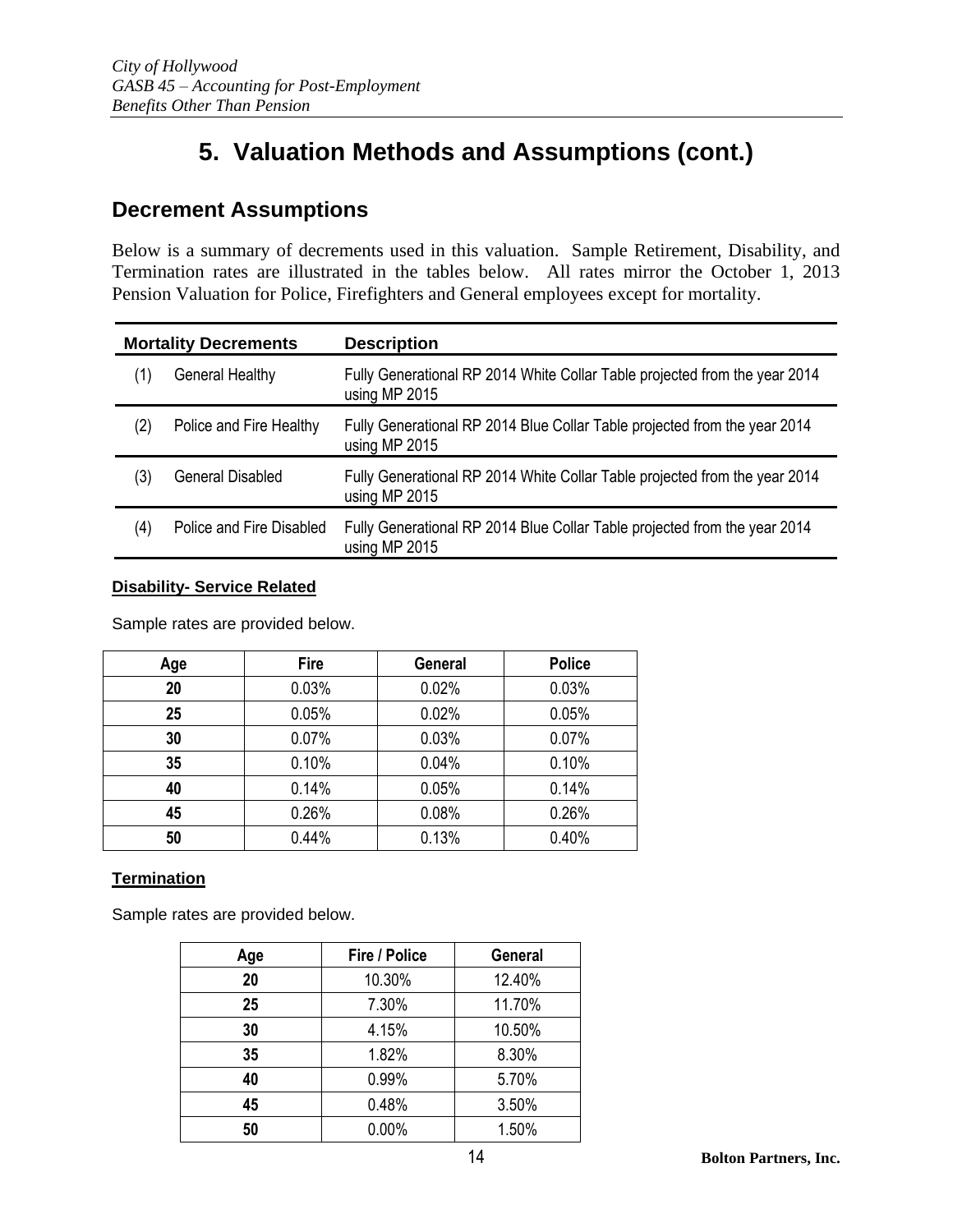## **Decrement Assumptions (cont.)**

#### **Retirement**

Sample rates are provided below.

#### **Police - with more than 10 years of service as of 9/30/2011**

|     | <b>Years of Service</b> |          |          |          |         |         |
|-----|-------------------------|----------|----------|----------|---------|---------|
| Age |                         | 10       | 15       | 20       | 25      | 30      |
| 45  | 0.00%                   | $0.00\%$ | $0.00\%$ | $0.00\%$ | 2.50%   | 100.00% |
| 50  | 0.00%                   | 5.00%    | 5.00%    | 5.00%    | 2.50%   | 100.00% |
| 55  | 0.00%                   | 10.00%   | 2.50%    | 2.50%    | 2.50%   | 100.00% |
| 60  | 0.00%                   | 100.00%  | 100.00%  | 100.00%  | 100.00% | 100.00% |

#### **Police - with less than 10 years of service as of 9/30/2011**

|     | <b>Years of Service</b> |         |          |         |         |         |
|-----|-------------------------|---------|----------|---------|---------|---------|
| Age | 5                       | 10      | 15       | 20      | 25      | 30      |
| 51  | 0.00%                   | 0.00%   | 0.00%    | 0.00%   | 0.00%   | 0.00%   |
| 52  | $0.00\%$                | 0.00%   | 0.00%    | 0.00%   | 10.00%  | 100.00% |
| 53  | 0.00%                   | 0.00%   | 0.00%    | 0.00%   | 10.00%  | 100.00% |
| 54  | 0.00%                   | 0.00%   | $0.00\%$ | 0.00%   | 10.00%  | 100.00% |
| 55  | 0.00%                   | 10.00%  | 10.00%   | 10.00%  | 10.00%  | 100.00% |
| 56  | $0.00\%$                | 10.00%  | 2.50%    | 3.00%   | 3.00%   | 100.00% |
| 57  | $0.00\%$                | 10.00%  | 2.50%    | 3.00%   | 3.00%   | 100.00% |
| 58  | $0.00\%$                | 10.00%  | 2.50%    | 3.00%   | 3.00%   | 100.00% |
| 59  | 0.00%                   | 10.00%  | 10.00%   | 10.00%  | 10.00%  | 100.00% |
| 60  | $0.00\%$                | 100.00% | 100.00%  | 100.00% | 100.00% | 100.00% |

#### **General Group - with more than 10 years of service as of 9/30/2011**

|     | <b>Years of Service</b> |          |          |          |         |         |
|-----|-------------------------|----------|----------|----------|---------|---------|
| Age | 5                       | 10       | 15       | 20       | 25      | 30      |
| 45  | $0.00\%$                | $0.00\%$ | $0.00\%$ | $0.00\%$ | 5.00%   | 15.00%  |
| 50  | $0.00\%$                | $0.00\%$ | $0.00\%$ | $0.00\%$ | 5.00%   | 15.00%  |
| 55  | 2.50%                   | 2.50%    | 5.00%    | 7.50%    | 15.00%  | 15.00%  |
| 60  | 2.50%                   | 2.50%    | 2.50%    | 2.50%    | 22.50%  | 60.00%  |
| 65  | 45.00%                  | 45.00%   | 60.00%   | 75.00%   | 100.00% | 100.00% |
| 70  | 100.00%                 | 100.00%  | 100.00%  | 100.00%  | 100.00% | 100.00% |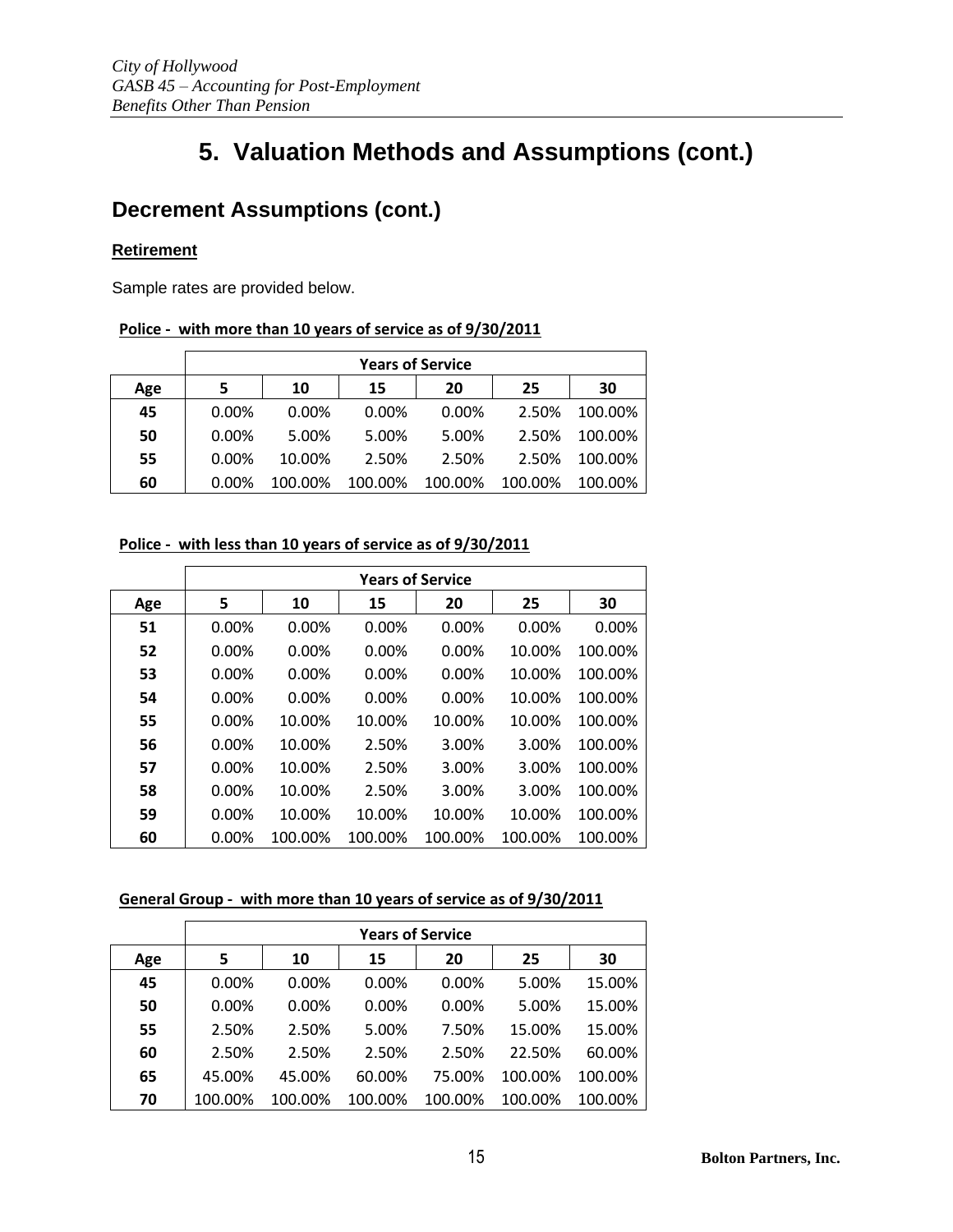## **Decrement Assumptions (cont.)**

### **Retirement (cont.)**

#### **General Group - with less than 10 years of service as of 9/30/2011**

|     | <b>Years of Service</b> |          |          |          |          |         |
|-----|-------------------------|----------|----------|----------|----------|---------|
| Age | 7                       | 10       | 15       | 20       | 25       | 30      |
| 60  | $0.00\%$                | $0.00\%$ | 0.00%    | $0.00\%$ | $0.00\%$ | 30.00%  |
| 61  | $0.00\%$                | $0.00\%$ | 0.00%    | $0.00\%$ | $0.00\%$ | 30.00%  |
| 62  | $0.00\%$                | $0.00\%$ | $0.00\%$ | $0.00\%$ | 100.00%  | 100.00% |
| 63  | $0.00\%$                | $0.00\%$ | $0.00\%$ | $0.00\%$ | 100.00%  | 100.00% |
| 64  | $0.00\%$                | 0.00%    | $0.00\%$ | $0.00\%$ | 100.00%  | 100.00% |
| 65  | 15.00%                  | 15.00%   | 20.00%   | 25.00%   | 100.00%  | 100.00% |
| 66  | 22.50%                  | 22.50%   | 22.50%   | 22.50%   | 100.00%  | 100.00% |
| 67  | 30.00%                  | 30.00%   | 30.00%   | 30.00%   | 100.00%  | 100.00% |
| 68  | 37.50%                  | 37.50%   | 37.50%   | 37.50%   | 100.00%  | 100.00% |
| 69  | 45.00%                  | 45.00%   | 45.00%   | 45.00%   | 100.00%  | 100.00% |
| 70  | 100.00%                 | 100.00%  | 100.00%  | 100.00%  | 100.00%  | 100.00% |

#### **Fire - with more than 10 years of service as of 9/30/2011**

|     |       | <b>Years of Service</b> |         |          |         |         |
|-----|-------|-------------------------|---------|----------|---------|---------|
| Age | 5     | 10                      | 15      | 20       | 25      | 30      |
| 45  | 0.00% | $0.00\%$                | 0.00%   | $0.00\%$ | 2.50%   | 2.50%   |
| 50  | 0.00% | 5.00%                   | 5.00%   | 5.00%    | 2.50%   | 2.50%   |
| 55  | 0.00% | 10.00%                  | 2.50%   | 2.50%    | 2.50%   | 2.50%   |
| 60  | 0.00% | 100.00%                 | 100.00% | 100.00%  | 100.00% | 100.00% |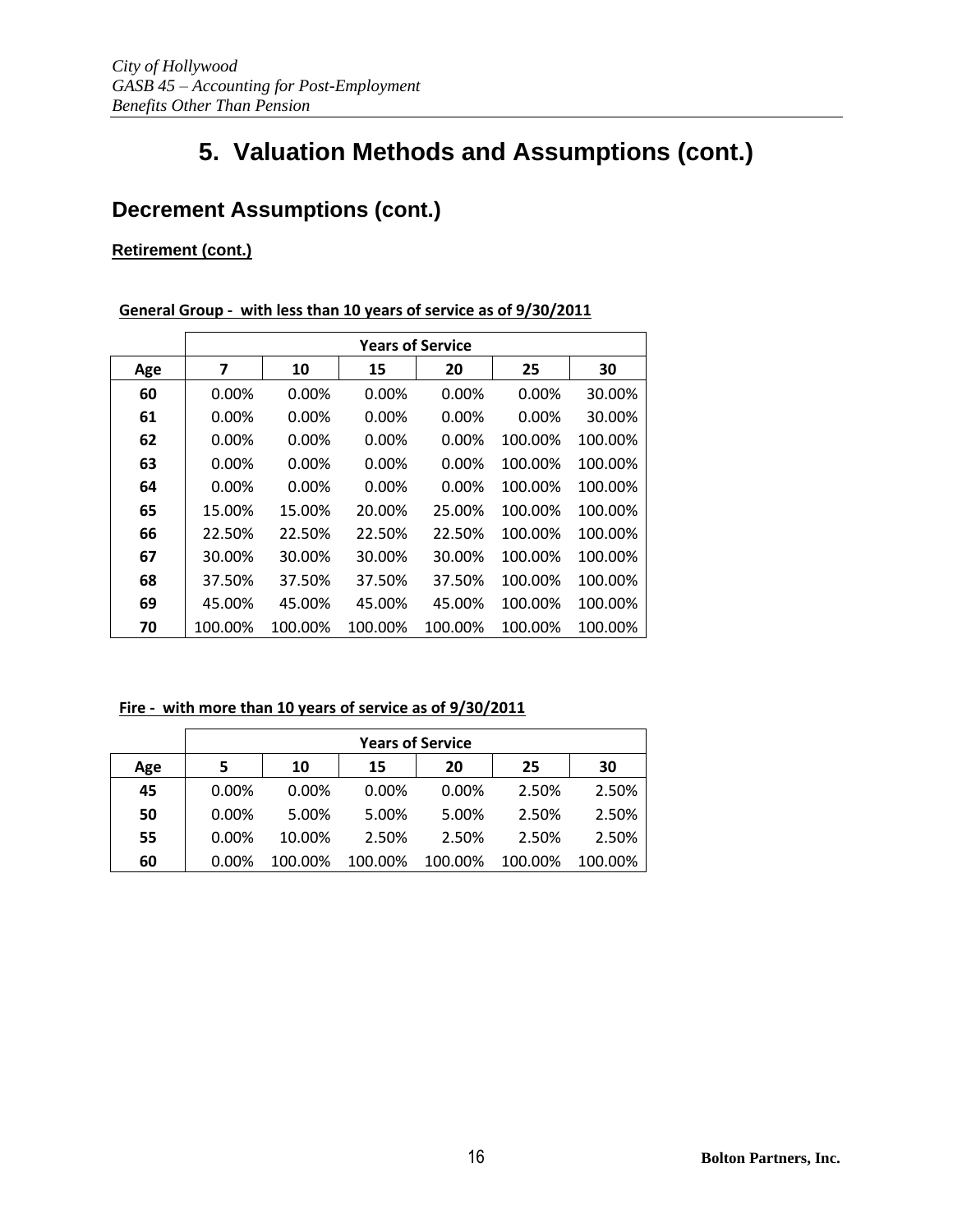## **Decrement Assumptions (cont.)**

#### **Retirement (cont.)**

#### **Fire - with less than 10 years of service as of 9/30/2011**

|     | <b>Years of Service</b> |         |         |          |         |         |
|-----|-------------------------|---------|---------|----------|---------|---------|
| Age | 5                       | 10      | 15      | 20       | 25      | 30      |
| 51  | 0.00%                   | 0.00%   | 0.00%   | 0.00%    | 0.00%   | 0.00%   |
| 52  | 0.00%                   | 0.00%   | 0.00%   | 0.00%    | 1.00%   | 2.50%   |
| 53  | 0.00%                   | 0.00%   | 0.00%   | $0.00\%$ | 1.00%   | 2.50%   |
| 54  | 0.00%                   | 0.00%   | 0.00%   | $0.00\%$ | 1.00%   | 2.50%   |
| 55  | 0.00%                   | 0.00%   | 10.00%  | 10.00%   | 1.00%   | 2.50%   |
| 56  | 0.00%                   | 10.00%  | 2.50%   | 3.00%    | 3.00%   | 2.50%   |
| 57  | 0.00%                   | 10.00%  | 2.50%   | 3.00%    | 3.00%   | 2.50%   |
| 58  | 0.00%                   | 10.00%  | 2.50%   | 3.00%    | 3.00%   | 2.50%   |
| 59  | 0.00%                   | 15.00%  | 15.00%  | 15.00%   | 15.00%  | 15.00%  |
| 60  | $0.00\%$                | 100.00% | 100.00% | 100.00%  | 100.00% | 100.00% |

### **DROP Participants**

Drop participants are assumed to retire at the maximum length of the DROP program. The maximum length is 5 years for General group and 8 years for Firefighters and Police.

#### **Salary Increases**

Even though the OPEB plan is not pay related, the salary increase assumption impacts the allocation of liabilities throughout a career under the entry age normal formal funding method. Salary increases is assumed to be 5.50% flat trend for all groups.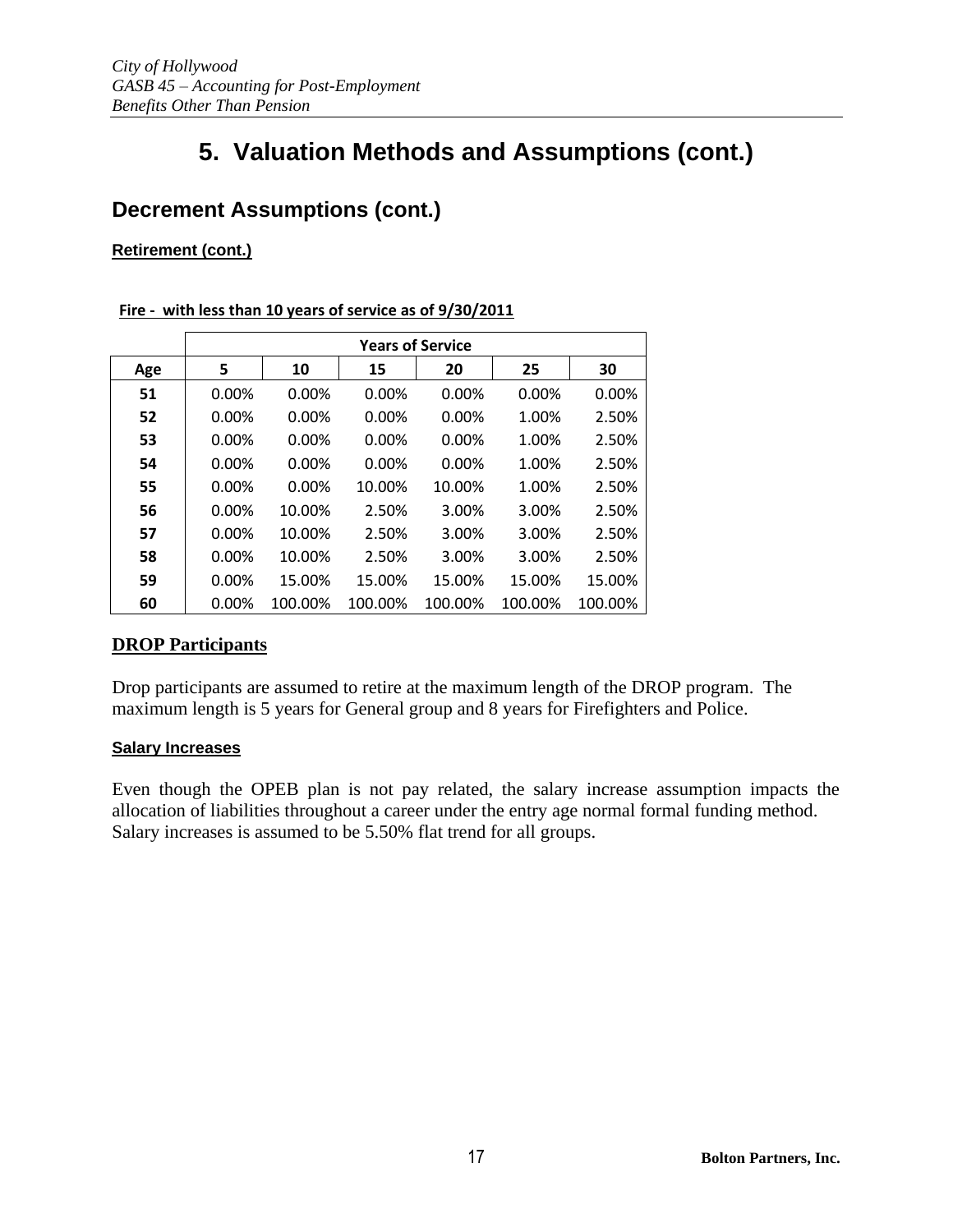## **Claims Assumption**

The Medical/Prescription plan is self insured with Specific and Aggregate stop-loss The claims are based on enrollment and paid medical and prescription claims for pre and post age 65 retirees for the period January 1, 2014 – December 31, 2015. Claims and enrollments were divided into Medicare and non Medicare eligible retirees. The claims were projected to Fiscal Year 2016. Pre 65 and Post 65 claims were projected assuming 8% annual increases. It was assumed that 8% of the prescription claims were rebates.

Pre-Medicare claims were based on FY 2016 claims. The Medicare claims assumption is a weighted average of the projected claims with fiscal year 2015 claims weighted 30%, and the fiscal year 2016 claims weighted 70%. The resulting average claims were age adjusted.

Family coverage was assumed to be 2.35 times the cost of the individual coverage for retirees less than age 65 and 2.00 for retirees age 65 or older.

The chart below shows the current cost broken down between the published per capita cost (i.e., the blended rates) and the total costs (including implicit subsidies).

|                |                  | Single | <b>Family</b> |
|----------------|------------------|--------|---------------|
|                | 1. Assumed Costs |        |               |
| a.             | Under Age 65     | 7,183  | 16,912        |
| b.             | Over Age 65      | 7,183  | 14,365        |
| 2. Total Costs |                  |        |               |
| a.             | Under Age 50     | 6,456  | 15,202        |
| b.             | Ages 50-54       | 7,743  | 18,232        |
| C.             | Ages 55-59       | 8,941  | 21,052        |
| d.             | Ages 60-64       | 10,460 | 24,629        |
| e.             | Ages 65-69       | 8,501  | 17,001        |
| f.             | Ages 70-74       | 9,158  | 18,317        |
| g.             | Ages 75-79       | 10,133 | 20,265        |
| h.             | Ages 80-84       | 10,229 | 20,458        |
| i.             | Age 85 and older | 10,169 | 20,337        |

### **FYE 2016 Claims**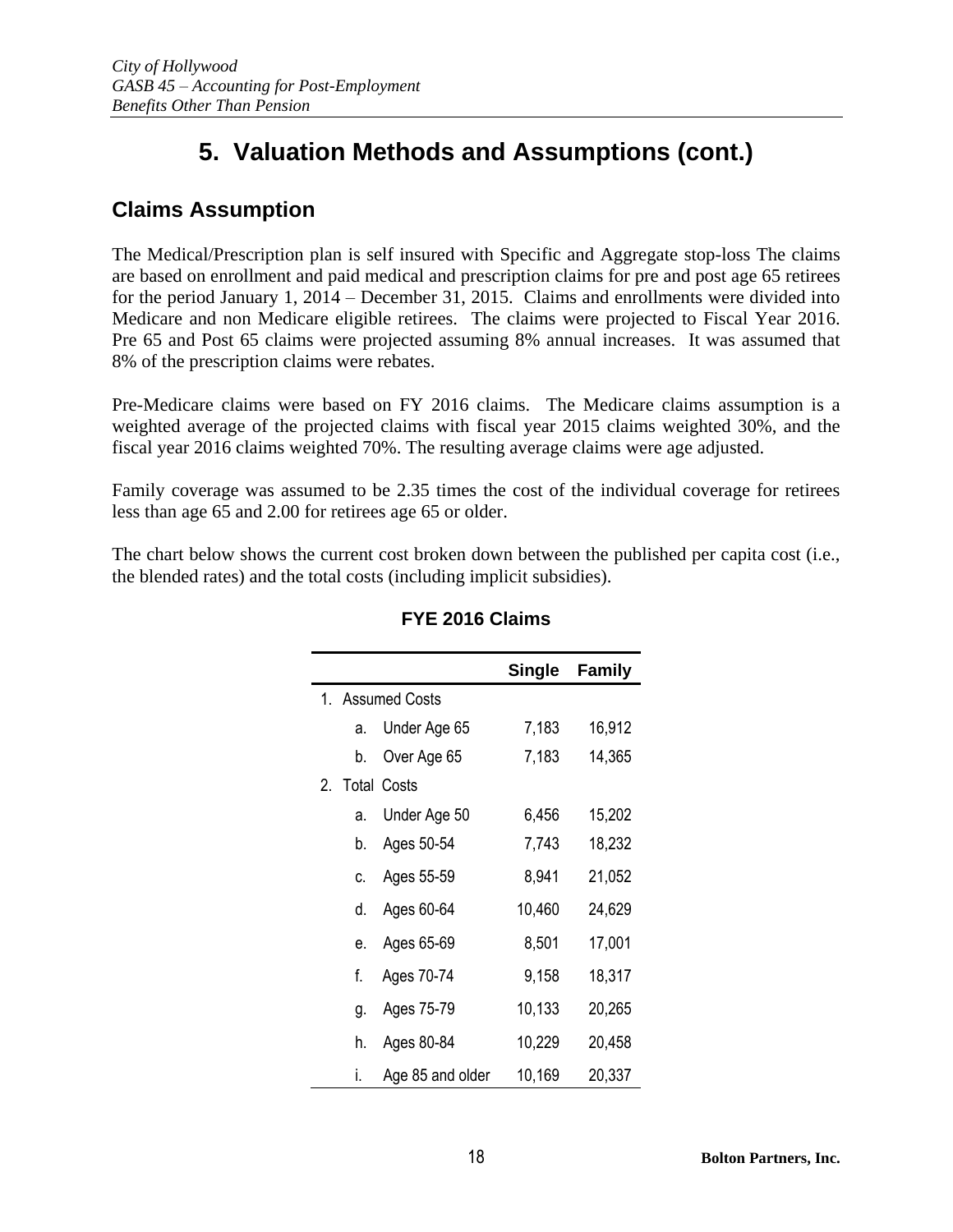## **Changes Made Since Prior Valuation**

The discount rate was decreased from 4.00% to 3.50%.

The mortality tables have been updated to be RP-2014 White Collar Morality with Scale MP-2014 for General employees and RP-2014 Blue Collar Morality with Scale MP-2014 for Police and Fire.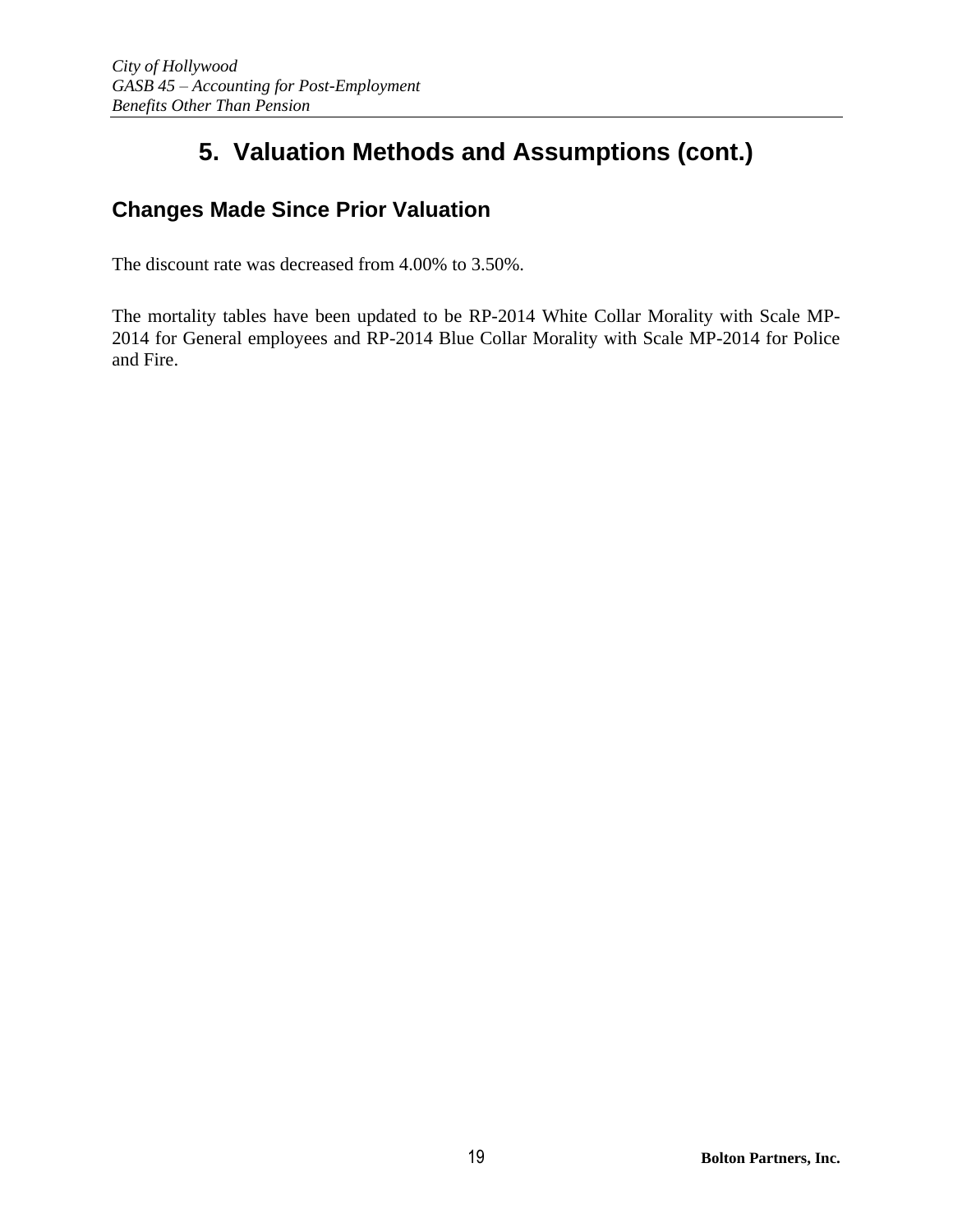# **6. Glossary**

| <b>Actuarial Accrued Liability</b>                                | The portion of the Present Value of Benefits allocated to<br>prior service.                                                                                                                                                                                                                                                                                                                                                                                                                                                                                                                                                                      |
|-------------------------------------------------------------------|--------------------------------------------------------------------------------------------------------------------------------------------------------------------------------------------------------------------------------------------------------------------------------------------------------------------------------------------------------------------------------------------------------------------------------------------------------------------------------------------------------------------------------------------------------------------------------------------------------------------------------------------------|
| <b>Annual OPEB Cost (AOC):</b>                                    | An accrual-basis measure of the periodic cost of an<br>employer's participation in an OPEB plan. The AOC is<br>equal to the ARC (see below) plus interest on the Net<br>OPEB Obligation (defined below) minus the Net OPEB<br>Obligation divided by the amortization factor.                                                                                                                                                                                                                                                                                                                                                                     |
| <b>Annual Required Contributions</b><br>of the Employer(s) (ARC): | The sum of the normal cost plus the amortization of the<br>unfunded actuarial accrued liability. This amount is the<br>first step to determining the Annual OPEB Cost (AOC).<br>There is no <i>requirement</i> to make a plan contribution.                                                                                                                                                                                                                                                                                                                                                                                                      |
| <b>Covered Group:</b>                                             | Plan members included in an actuarial valuation.                                                                                                                                                                                                                                                                                                                                                                                                                                                                                                                                                                                                 |
| <b>Employer's Contributions:</b>                                  | Contributions made in relation to the annual required<br>contributions of the employer (ARC). An employer has<br>made a contribution in relation to the ARC if the<br>employer has (a) made payments of benefits directly to<br>or on behalf of a retiree or beneficiary, (b) made<br>premium payments to an insurer, or (c) irrevocably<br>transferred assets to a trust, or an equivalent<br>arrangement, in which plan assets are dedicated to<br>providing benefits to retirees and their beneficiaries in<br>accordance with the terms of the plan and are legally<br>protected from creditors of the employer(s) or plan<br>administrator. |
| <b>Funded Ratio:</b>                                              | The actuarial value of assets expressed as a percentage<br>of the actuarial accrued liability.                                                                                                                                                                                                                                                                                                                                                                                                                                                                                                                                                   |
| <b>Healthcare Cost Trend Rate:</b>                                | The rate of change in per capita health claim costs over<br>time as a result of factors such as medical inflation,<br>utilization of healthcare services, plan design, and<br>technological developments.                                                                                                                                                                                                                                                                                                                                                                                                                                        |
| <b>Investment Return Assumption</b><br>(Discount Rate):           | The rate used to adjust a series of future payments to<br>reflect the time value of money.                                                                                                                                                                                                                                                                                                                                                                                                                                                                                                                                                       |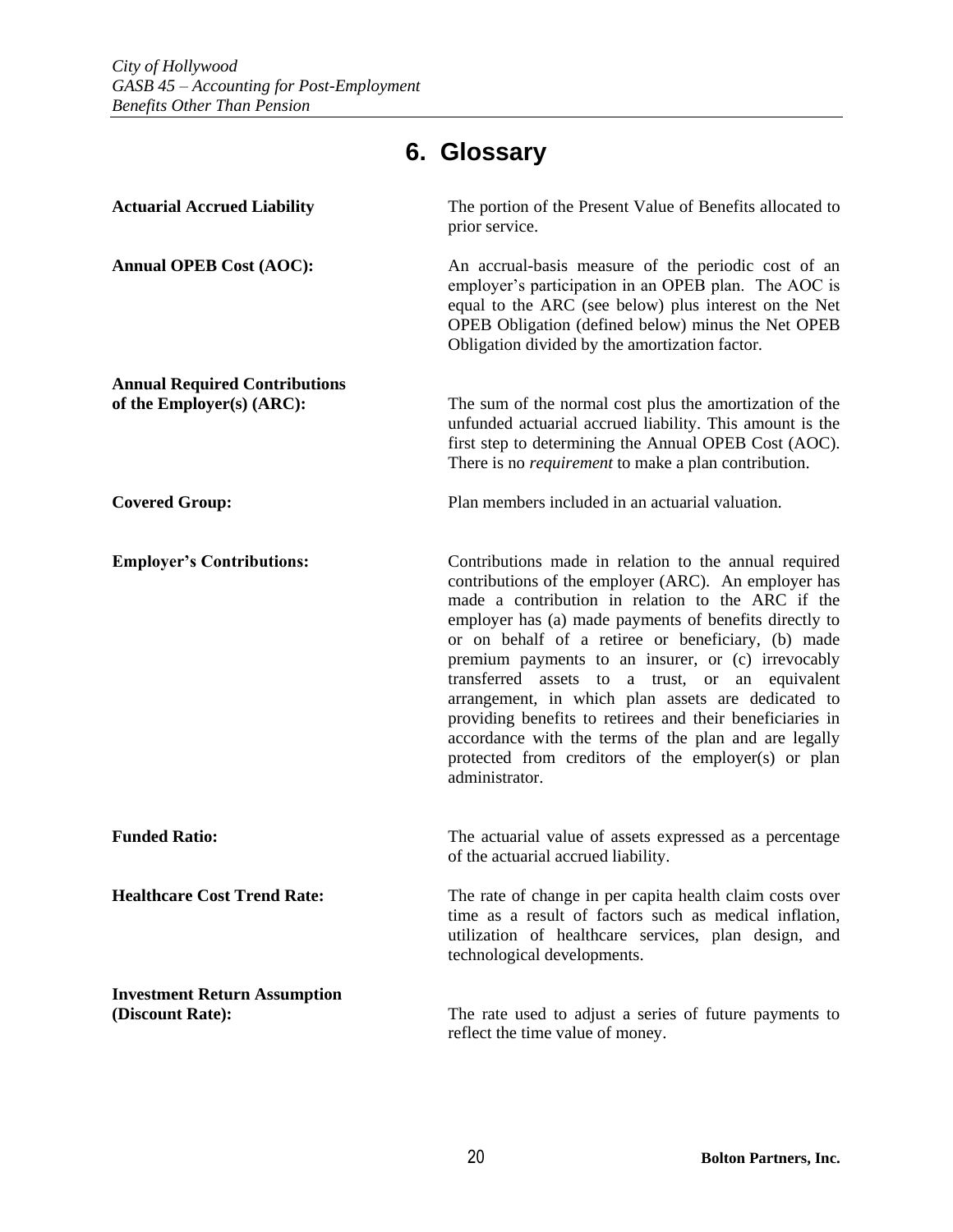# **6. Glossary (cont.)**

| <b>Level Percentage of Projected</b>            |                                                                                                                                                                                                                                                                                                                                                                                                                                              |
|-------------------------------------------------|----------------------------------------------------------------------------------------------------------------------------------------------------------------------------------------------------------------------------------------------------------------------------------------------------------------------------------------------------------------------------------------------------------------------------------------------|
| <b>Payroll Amortization Method:</b>             | Amortization payments are calculated so that they are a<br>constant percentage of the projected payroll of active<br>plan members over a given number of years. The dollar<br>amount of the payments generally will increase over<br>time as payroll increases due to inflation; in dollars<br>adjusted for inflation, the payments can be expected to<br>remain level. This method cannot be used if the plan is<br>closed to new entrants. |
| <b>Net OPEB Obligation:</b>                     | The cumulative difference since the effective date of this<br>Statement between annual OPEB cost and<br>the<br>employer's contributions to the plan, including the<br>OPEB liability (asset) at transition, if any, and excluding<br>(a) short-term differences and (b) unpaid contributions<br>that have been converted to OPEB-related debt.                                                                                               |
| <b>Normal Cost or Normal Actuarial</b><br>Cost: | That portion of the Present Value of plan benefits and<br>expenses which is allocated to a valuation year by the<br>Actuarial Cost Method.                                                                                                                                                                                                                                                                                                   |
| <b>OPEB Plan:</b>                               | An OPEB plan having terms that specify the amount of<br>benefits to be provided at or after separation from<br>employment. The benefits may be specified in dollars<br>(for example, a flat dollar payment or an amount based<br>on one or more factors such as age, years of service, and<br>compensation), or as a type or level of coverage (for<br>example, prescription drugs or a percentage of<br>healthcare insurance premiums).     |
| <b>Other Post-employment Benefits:</b>          | Post-employment benefits other than pension benefits.<br>Other post-employment benefits (OPEB) include post-<br>employment healthcare benefits, regardless of the type<br>of plan that provides them, and all post-employment<br>benefits provided separately from a pension plan,<br>excluding benefits defined as termination offers and<br>benefits.                                                                                      |
| Pay-as-you-go (PAYGO):                          | A method of financing a benefit plan under which the<br>contributions to the plan are generally made at about the<br>same time and in about the same amount as benefit<br>payments and expenses becoming due.                                                                                                                                                                                                                                |
| <b>Present Value of Benefits:</b>               | The PVB is the estimated amount needed to provide all<br>future OPEB benefits for current participants. There is<br>no provision for future hires.                                                                                                                                                                                                                                                                                           |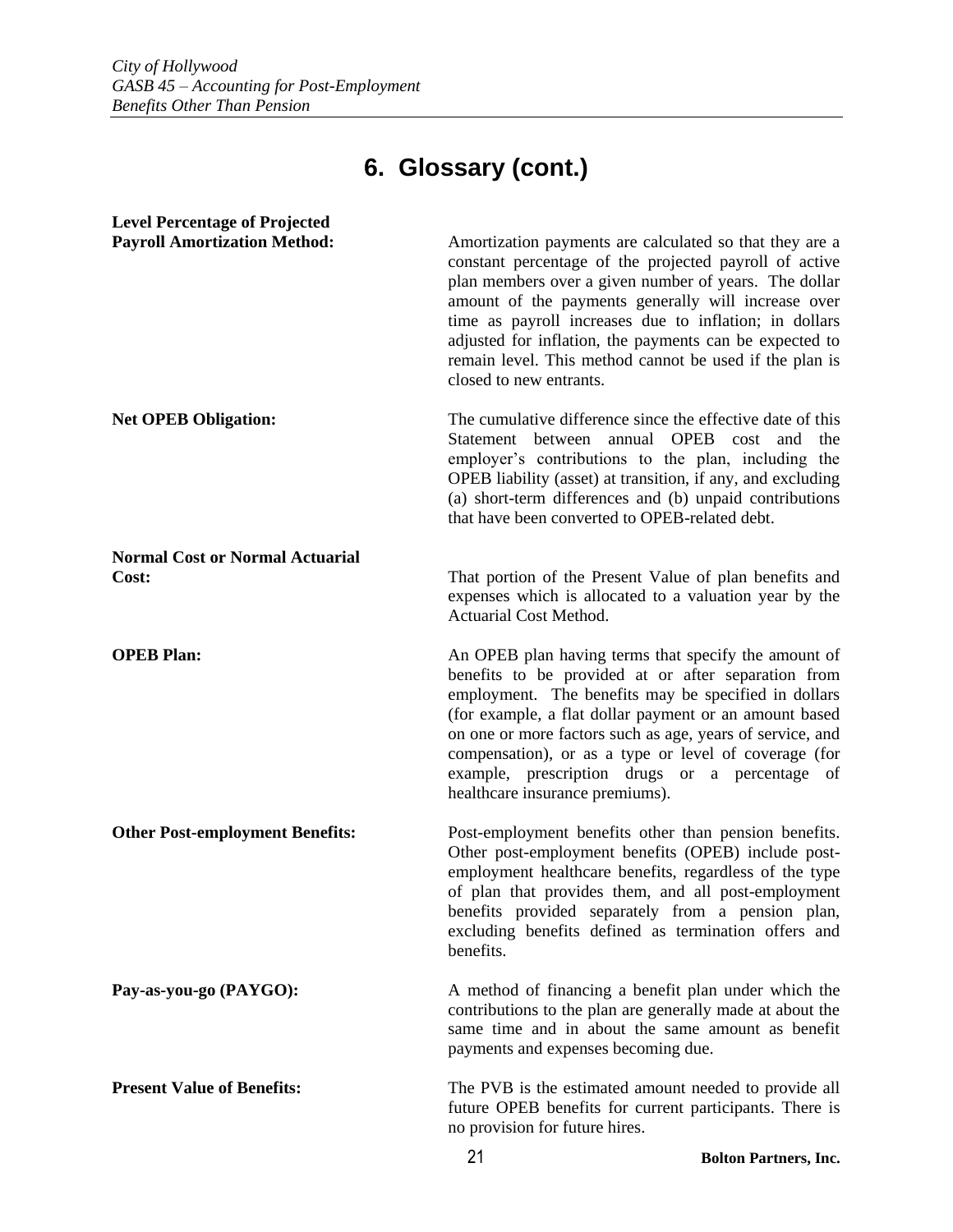### **Payroll Growth Rate:** An actuarial assumption with respect to future increases in total covered payroll attributable to inflation; used in applying the level percentage of projected payroll amortization method. **Plan Liabilities:** Obligations payable by the plan at the reporting date, including, primarily, benefits and refunds due and payable to plan members and beneficiaries, and accrued investment and administrative expenses. Plan liabilities do not include actuarial accrued liabilities for benefits that are not due and payable at the reporting date. **Plan Members:** The individuals covered by the terms of an OPEB plan. The plan membership generally includes employees in active service, terminated employees who have accumulated benefits but are not yet receiving them, and retired employees and beneficiaries currently receiving benefits. **Post-employment:** The period between termination of employment and retirement as well as the period after retirement. **Post-employment Healthcare Benefits:** Medical, dental, vision, and other health-related benefits provided to terminated or retired employees and their dependents and beneficiaries. **Select and Ultimate Rates:** Actuarial assumptions that contemplate different rates for successive years. Instead of a single assumed rate with respect to, for example, the investment return assumption, the actuary may apply different rates for the early years of a projection and a single rate for all subsequent years. For example, if an actuary applies an assumed investment return of 8% for year 20W0, 7.5% for 20W1, and 7% for 20W2 and thereafter, then 8% and 7.5% are select rates, and 7% is the ultimate rate.

## **6. Glossary (cont.)**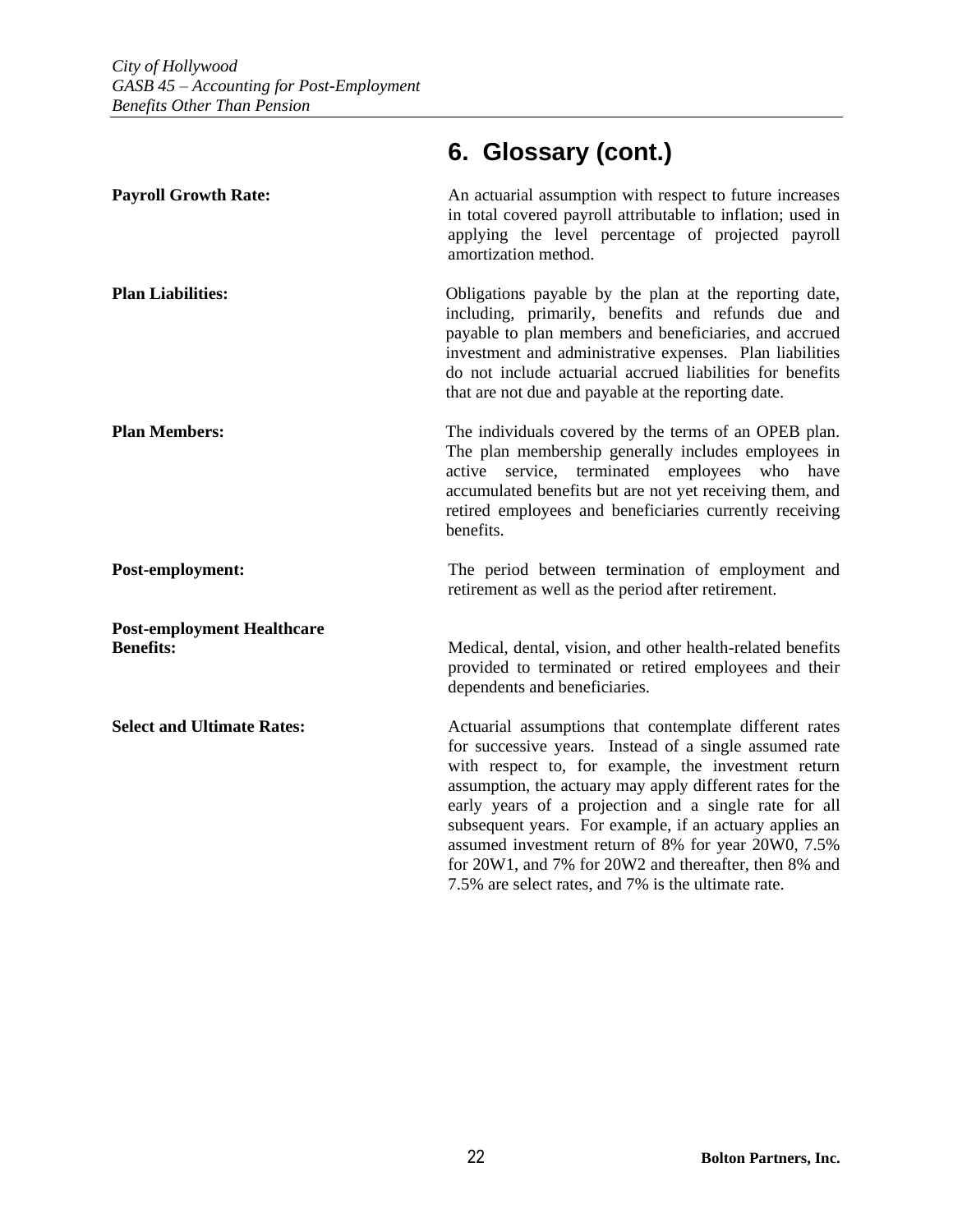# **Appendix 1**

# **CAFR Disclosures**

#### **Schedules of Employer Contributions**

| Year<br><b>Ended</b><br>September 30 | <b>Annual</b><br><b>OPEB</b><br>Cost | Actual<br>Contribution <sup>1</sup> | Percentage<br><b>Contributed</b> | <b>Net</b><br><b>OPEB</b><br><b>Obligation</b> |
|--------------------------------------|--------------------------------------|-------------------------------------|----------------------------------|------------------------------------------------|
| 2011                                 | 30,029,771                           | 7,756,270                           | 25.83%                           | 86,234,695                                     |
| 2012                                 | 27,318,512                           | 8,212,242                           | 30.06%                           | 105,340,965                                    |
| 2013                                 | 29,092,887                           | 9,419,309                           | 32.38%                           | 125,014,543                                    |
| 2014                                 | 29,095,000                           | 10,242,000                          | 35.20%                           | 143,867,543                                    |
| 2015                                 | 30,647,000                           | 10,652,000                          | 34.76%                           | 163,862,543                                    |
| 2016                                 | 43,059,000                           | 12,578,000                          | 29.21%                           | 194,343,543                                    |

1/ sum of estimated retiree medical payments plus scheduled trust contributions

### **Schedule of Funding Progress**

| <b>Measurement</b><br>Date | <b>Actuarial</b><br><b>Value of</b><br><b>Assets</b><br>(a) | <b>Actuarial</b><br><b>Accrued</b><br><b>Liability</b><br>(AAL)<br>(b) | <b>Unfunded</b><br>AAL<br>(UAAL)<br>$(b)-(a)$ | <b>Funded</b><br><b>Ratio</b><br>(a)/(b) | <b>Covered</b><br><b>Payroll</b><br>(c) | <b>UAAL</b> as a<br>$%$ of<br><b>Covered</b><br><b>Payroll</b><br>$[(b)-(a)]/(c)$ |
|----------------------------|-------------------------------------------------------------|------------------------------------------------------------------------|-----------------------------------------------|------------------------------------------|-----------------------------------------|-----------------------------------------------------------------------------------|
| 10/1/2010                  | 0                                                           | 433,363,309                                                            | $0.00\%$                                      | 433,363,309                              |                                         |                                                                                   |
| 10/1/2011                  | 0                                                           | 369,686,728                                                            | $0.00\%$                                      | 369,686,728                              |                                         |                                                                                   |
| 10/1/2012                  | 0                                                           | 388,256,996                                                            | $0.00\%$                                      | 388,256,996                              |                                         |                                                                                   |
| 10/1/2013                  | 0                                                           | 389,593,000                                                            | $0.00\%$                                      | 389,593,000                              |                                         |                                                                                   |
| 10/1/2014                  | 0                                                           | 405,131,000                                                            | $0.00\%$                                      | 405,131,000                              |                                         |                                                                                   |
| 10/1/2015                  | 0                                                           | 572,307,000                                                            | $0.00\%$                                      | 572,307,000                              |                                         |                                                                                   |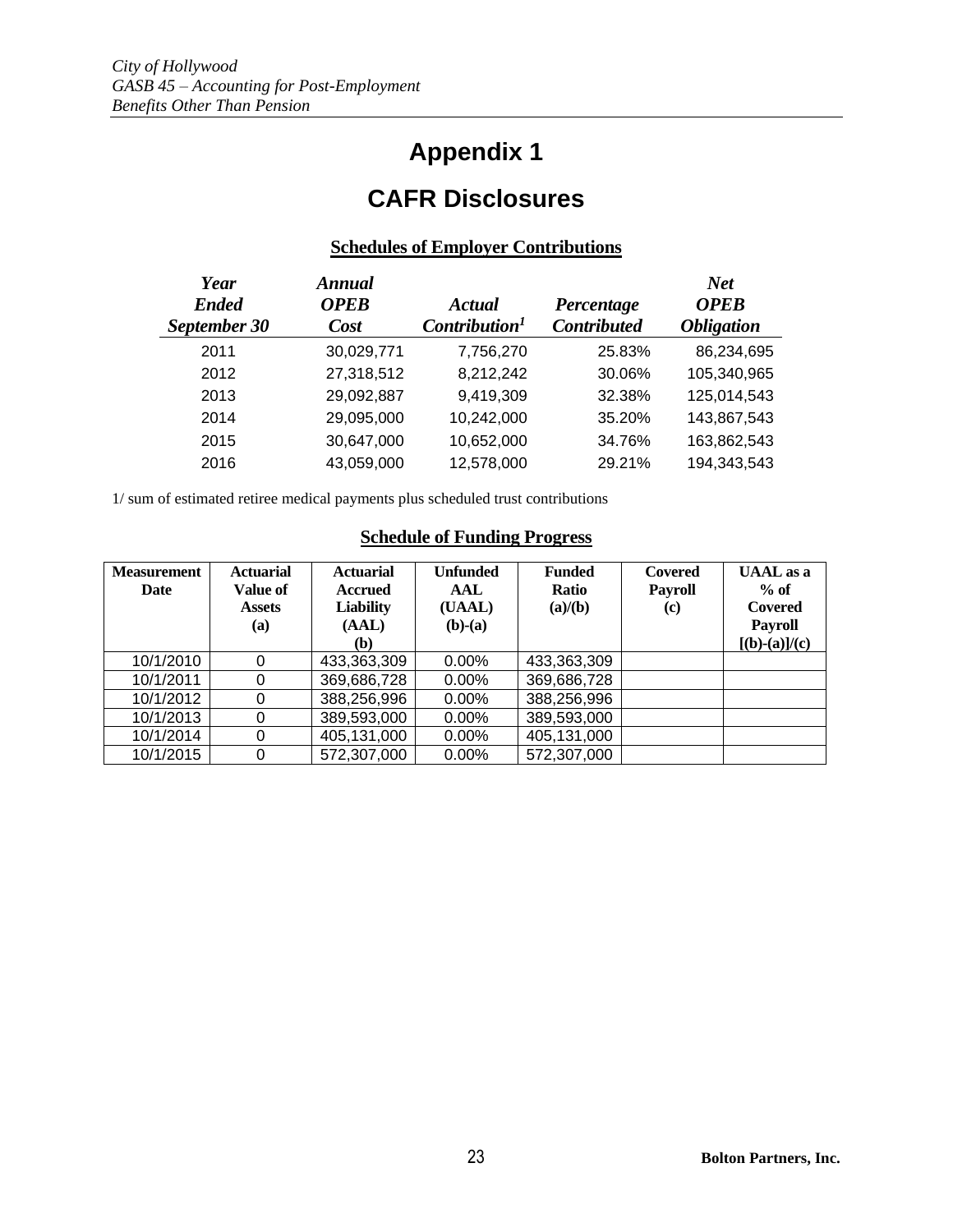1/ Intentionally left blank, OPEB benefits are unrelated to pay and accordingly, Bolton Partners does not have this information.

The schedule of funding progress presented as required supplementary information (RSI) following the notes to financial statements, present multiyear trend information about whether the actuarial values of the plan assets are increasing or decreasing over time relative to the AALs for benefits.

The City's annual contribution is based on annual actuarial valuations.

| <b>Actuarial Cost Method:</b>  | Entry Age Normal                                                   |  |
|--------------------------------|--------------------------------------------------------------------|--|
| <b>Amortization Method:</b>    | Closed                                                             |  |
| <b>Amortization Period</b>     | 21 (as of October 1, 2015)                                         |  |
| <b>Asset Valuation Method:</b> | <b>Market Value of Assets</b>                                      |  |
| <b>Actuarial Assumptions</b>   |                                                                    |  |
| Discount Rate:                 | 4.00% prior to 2016, 3.50% for FYE 2016                            |  |
| Payroll Increase               | 3.00%                                                              |  |
| <b>Medical Trend</b>           | The trend table is adjusted for the Cadillac Tax. The rate in 2050 |  |
|                                | Pre-65 is 5.26% and Post-65 is 4.80%.                              |  |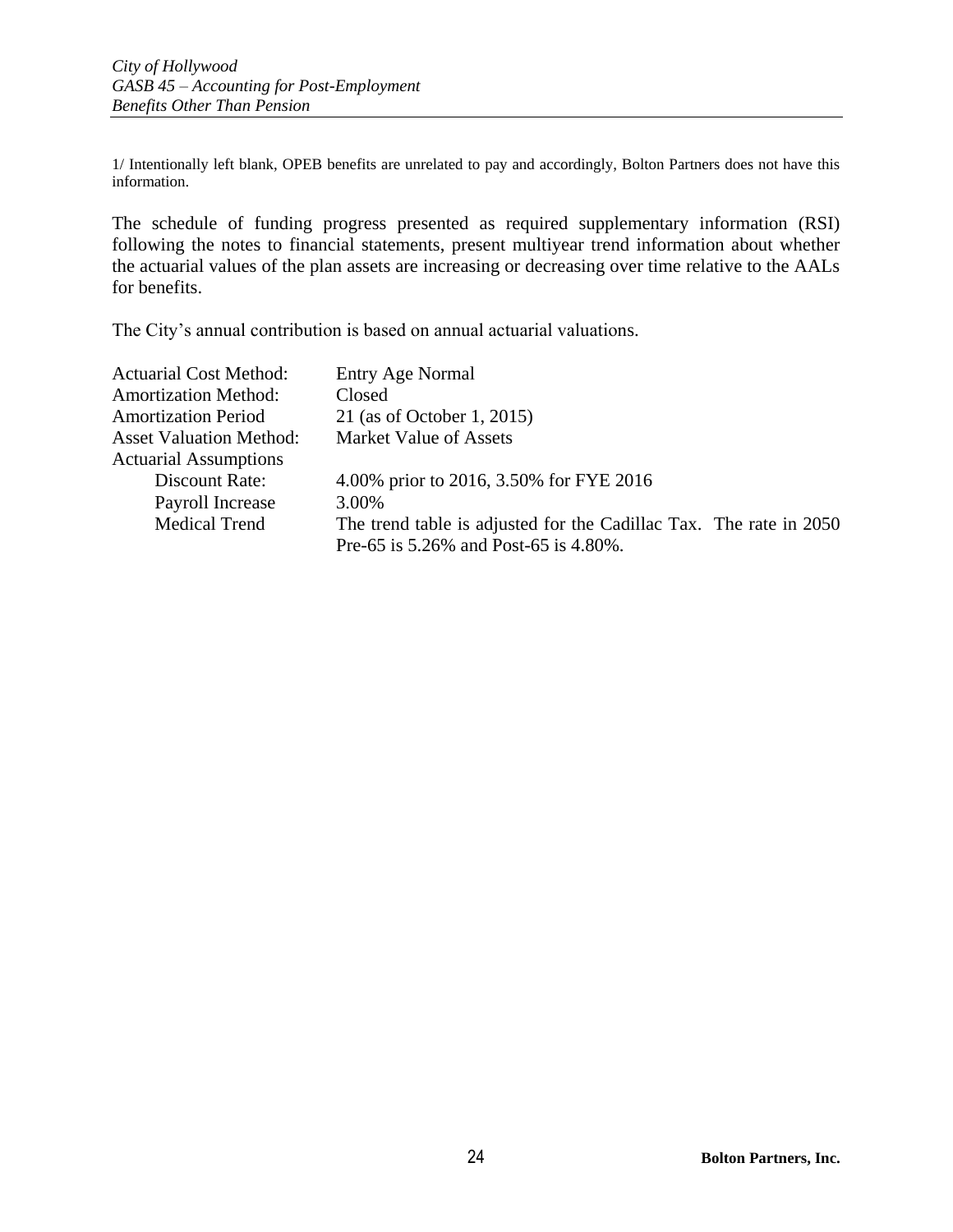# **Appendix 2**

# **The Actuarial Valuation Process**

### **Step 1 – Determining the Present Value of Benefits**

The first step of the actuarial valuation process is to determine the Present Value of Benefits (PVB). The PVB represents the estimated amount needed to provide all future OPEB benefits.

For a retiree it is based on the following assumptions:

- The current cost of medical benefits
- How fast medical costs will increase (medical trend)
- Mortality

For an employee it *also* considers the following assumptions:

- How many employees will leave before becoming eligible for the benefit
- At what age will employees retire
- What percentage of eligible retirees will elect coverage
- What percent of eligible retirees will have spouse coverage

Based on these assumptions, the actuary estimates a payment stream for each year in the future.

The streams of payments are discounted to the valuation date using a discount rate. The discount rate is similar to the rate of return you would expect to earn on funds in a bank or other investment vehicle. The sum of the discounted payment stream is the PVB.

#### **Step 2 – The Actuarial Funding Method**

If the entire present value of benefits was deposited into a trust when every new employee was hired, there would be (in the absence of actuarial losses caused by experience different than that assumed) no cost after the first year. The goal of an actuarial funding method is to spread the present value of benefits throughout the employee's career.

Accordingly, the second step of an actuarial valuation is to divide the Present Value of Benefits into three components:

- The normal cost (the liability accrual for the year)
- The accrued liability (the liability amount allocated for past service)
- The present value of future normal costs (the liability amount allocated to the future)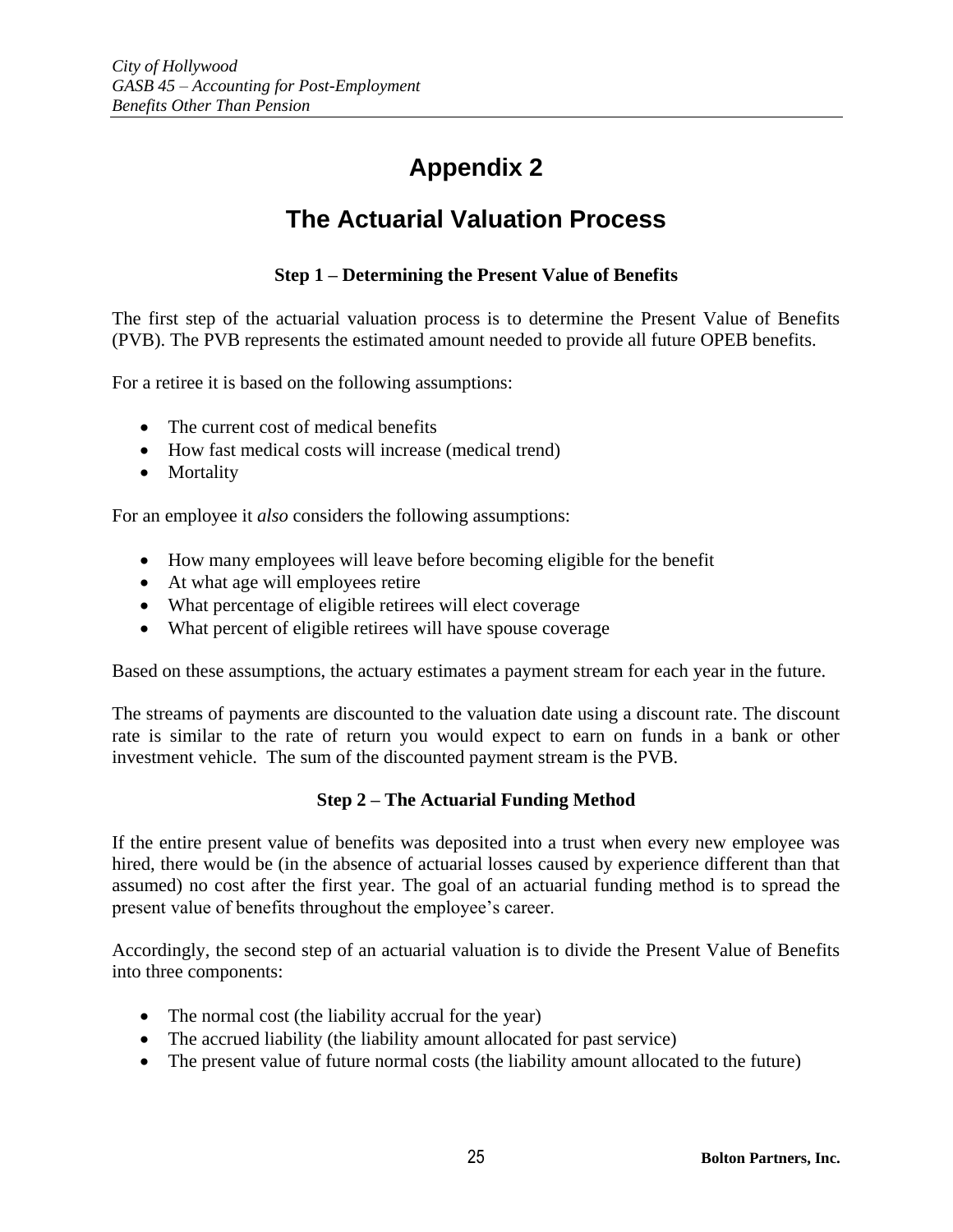# **Appendix 2 (cont.)**

# **The Actuarial Valuation Process (cont.)**

The following chart illustrates the 3 components of the Present Value of Benefits:



For a retired employee, the present value of benefits equals the accrued liability.

### **Step 3 – Determining the Annual Required Contribution (ARC)**

Under the GASB standard, the Annual required contribution is equal to the sum of the:

- Normal Cost and
- An Amortization Payment of the Unfunded Accrued Liability

The unfunded accrued liability is equal to the accrued liability minus the assets (if any).

The amortization payment is not a straight line amortization payment. It is more like a mortgage payment on a house. It includes interest on the unfunded liability and a principal payment, and is designed to be a level payment. This could mean level as in a dollar payment, or as a level percentage of payroll. If it is a level percentage of payroll, the payment amount will increase as payroll increases.

Under the GASB standard, this payment period could be up to 30 years.

Also under the GASB standard, the payment period could be "closed" or "open". A "Closed" payment period decreases each year. The unfunded amount will be zero at the end of the payment period. An "Open" payment period is reset each year to 30 years. The effect of resetting the payment period each year is similar to refinancing a loan every year. The loan will never be repaid.